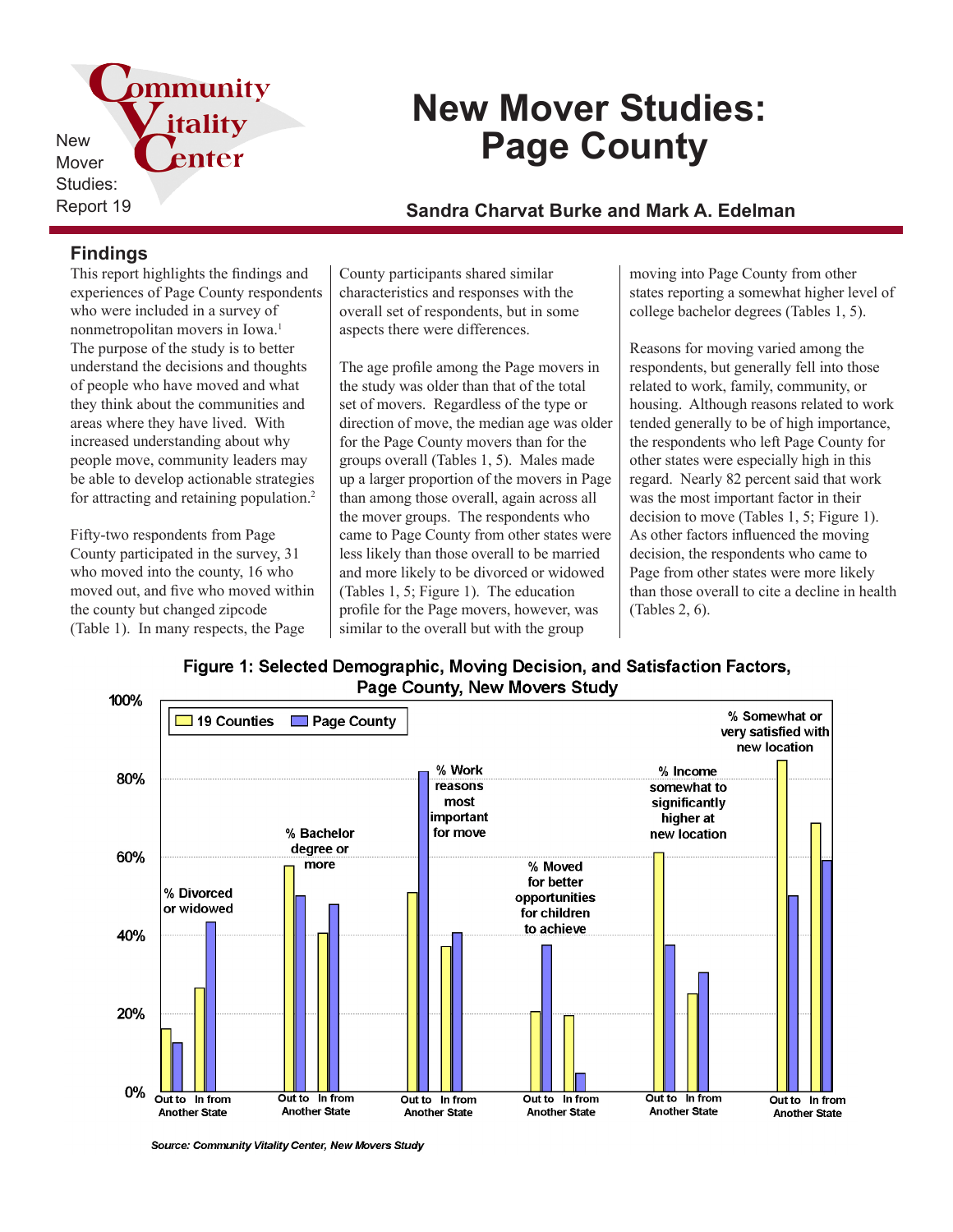| $\%$<br>56.0<br>$\%$<br>0.0<br>$13.0$<br>$34.8$<br>40.6<br>0.0<br>23<br>17.4<br>$\%$<br>60.9<br>$\%$<br>$\%$<br>47.8<br>25.0<br>6.3<br>4.3<br>$4.\overline{3}$<br>52.2<br>4.3<br>32<br>$21.7$<br>$21.7$<br>39.1<br>28.1<br>In From<br>Another<br>State<br>∞<br>48.0<br>$\%$<br>25.0<br>0.0<br>75.0<br>12.5<br>75.0<br>12.5<br>$\overline{0}$ .<br>$\%$<br>0.0<br>0.0<br>$\%$<br>81.8<br>0.0<br>$\%$<br>25.0<br>$\%$<br>50.0<br>$\overline{0.0}$<br>12.5<br>37.5<br>9.1<br>9.1<br>$\Xi$<br>Another<br>Out To<br><b>State</b><br>62.0<br>$\%$<br>75.0<br>$\%$<br>0.0<br>$\%$<br>$\overline{0}$ .<br>0.0<br>∞<br>12.5<br>న<br>25.0<br>75.0<br>12.5<br>$\%$<br>12.5<br>$12.5$<br>$25.0$<br>54.5<br>18.2<br>27.3<br>37.5<br>12.5<br>37.5<br>Different<br>$\Box$<br>In From<br>County<br>Iowa<br>$\%$<br>${}^{\circ}$<br>60.0<br>$\%$<br>0.0<br>0.0<br>$\%$<br>0.0<br>$\%$<br>28.6<br>0.0<br>42.9<br>$\%$<br>14.3<br>$\overline{0.0}$<br>0.0<br>28.6<br>85.7<br>14.3<br>85.7<br>27.3<br>$\Box$<br>27.3<br>27.3<br>$\overline{9}$ .<br>Different<br>Out To<br>County<br>Iowa<br>20.0<br>5<br>54.0<br>$\%$<br>20.0<br>$\%$<br>100.0<br>0.0<br>$\%$<br>0.0<br>80.0<br>20.0<br>$\%$<br>20.0<br>20.0<br>0.0<br>40.0<br>$\circ$<br>$\%$<br>0.0<br>50.0<br>20.0<br>0.0<br>33.3<br>16.7<br>0.0<br>Different<br>County,<br>Zipcode<br>Within<br>56.0<br>$\%$<br>6.5<br>22.6<br>$\%$<br>64.5<br>$\%$<br>$\%$<br>12.9<br>$\%$<br>25.6<br>25.6<br>35.5<br>3.2<br>3.2<br>35.5<br>6.5<br>41.9<br>43<br>44.2<br>4.7<br>0.0<br>58.1<br>19.4<br>19.4<br>$\overline{31}$<br>County<br>Moved<br>Into<br>54.0<br>$\%$<br>$\%$<br>$\%$<br>$\%$<br>$\overline{5}$<br>0.0<br>$\%$<br>80.0<br>80.0<br>0.0<br>13.3<br>0.0<br>20.0<br>54.5<br>13.3<br>20.0<br>13.3<br>40.0<br>22<br>18.2<br>13.6<br>6.7<br>26.7<br>4.5<br>$\overline{9}$ .<br>Out Of<br>County<br>Moved<br>56.0<br>$\%$<br>$\%$<br>$\%$<br>$\%$<br>9.8<br>$\%$<br>52<br>9.8<br>$72.5$<br>27.5<br>3.9<br>$66.7$<br>17.6<br>11.8<br>7.8<br>$31.4$<br>$9.8$<br>$41.2$<br>$\frac{21.1}{22.5}$<br>15.7<br>43.7<br>$\overline{7}$<br>Total<br>% Some college or vocational training<br>Work, income, education, retirement<br>% High school graduate or equivalent<br>Highest level of education completed<br>% Less than high school graduate<br>Community, services, amenities<br>Most important reason for moving<br>% Bachelor degree or more<br>% Divorced or separated<br>Family, friends, health<br>Number of respondents<br>Selected age categories<br>% Associate degree<br>Number of reasons<br>Median age in years<br>% Age 70 or older<br>% Never married<br>Type of reason<br>% Age $25 - 34$<br>Marital status<br>% Widowed<br>% Married<br>% Female<br>Housing<br>% Male<br>Other<br>Gender | Community Vitality Center, Iowa State University, Ames, IA<br>Number of reasons exceeds number of respondents because some respondents gave more than one reason. |  |  |  | Type and Direction of Move |  |  |
|--------------------------------------------------------------------------------------------------------------------------------------------------------------------------------------------------------------------------------------------------------------------------------------------------------------------------------------------------------------------------------------------------------------------------------------------------------------------------------------------------------------------------------------------------------------------------------------------------------------------------------------------------------------------------------------------------------------------------------------------------------------------------------------------------------------------------------------------------------------------------------------------------------------------------------------------------------------------------------------------------------------------------------------------------------------------------------------------------------------------------------------------------------------------------------------------------------------------------------------------------------------------------------------------------------------------------------------------------------------------------------------------------------------------------------------------------------------------------------------------------------------------------------------------------------------------------------------------------------------------------------------------------------------------------------------------------------------------------------------------------------------------------------------------------------------------------------------------------------------------------------------------------------------------------------------------------------------------------------------------------------------------------------------------------------------------------------------------------------------------------------------------------------------------------------------------------------------------------------------------------------------------------------------------------------------------------------------------------------------------------------------------------------------------------------------------------------------------------------------------------------------------------------------------------------------------------------------------------------------------------------------------------------------------------------------------------------------------------------------|-------------------------------------------------------------------------------------------------------------------------------------------------------------------|--|--|--|----------------------------|--|--|
|                                                                                                                                                                                                                                                                                                                                                                                                                                                                                                                                                                                                                                                                                                                                                                                                                                                                                                                                                                                                                                                                                                                                                                                                                                                                                                                                                                                                                                                                                                                                                                                                                                                                                                                                                                                                                                                                                                                                                                                                                                                                                                                                                                                                                                                                                                                                                                                                                                                                                                                                                                                                                                                                                                                                      |                                                                                                                                                                   |  |  |  |                            |  |  |
|                                                                                                                                                                                                                                                                                                                                                                                                                                                                                                                                                                                                                                                                                                                                                                                                                                                                                                                                                                                                                                                                                                                                                                                                                                                                                                                                                                                                                                                                                                                                                                                                                                                                                                                                                                                                                                                                                                                                                                                                                                                                                                                                                                                                                                                                                                                                                                                                                                                                                                                                                                                                                                                                                                                                      |                                                                                                                                                                   |  |  |  |                            |  |  |
|                                                                                                                                                                                                                                                                                                                                                                                                                                                                                                                                                                                                                                                                                                                                                                                                                                                                                                                                                                                                                                                                                                                                                                                                                                                                                                                                                                                                                                                                                                                                                                                                                                                                                                                                                                                                                                                                                                                                                                                                                                                                                                                                                                                                                                                                                                                                                                                                                                                                                                                                                                                                                                                                                                                                      |                                                                                                                                                                   |  |  |  |                            |  |  |
|                                                                                                                                                                                                                                                                                                                                                                                                                                                                                                                                                                                                                                                                                                                                                                                                                                                                                                                                                                                                                                                                                                                                                                                                                                                                                                                                                                                                                                                                                                                                                                                                                                                                                                                                                                                                                                                                                                                                                                                                                                                                                                                                                                                                                                                                                                                                                                                                                                                                                                                                                                                                                                                                                                                                      |                                                                                                                                                                   |  |  |  |                            |  |  |
|                                                                                                                                                                                                                                                                                                                                                                                                                                                                                                                                                                                                                                                                                                                                                                                                                                                                                                                                                                                                                                                                                                                                                                                                                                                                                                                                                                                                                                                                                                                                                                                                                                                                                                                                                                                                                                                                                                                                                                                                                                                                                                                                                                                                                                                                                                                                                                                                                                                                                                                                                                                                                                                                                                                                      |                                                                                                                                                                   |  |  |  |                            |  |  |
| <b>Community Vitality Center</b>                                                                                                                                                                                                                                                                                                                                                                                                                                                                                                                                                                                                                                                                                                                                                                                                                                                                                                                                                                                                                                                                                                                                                                                                                                                                                                                                                                                                                                                                                                                                                                                                                                                                                                                                                                                                                                                                                                                                                                                                                                                                                                                                                                                                                                                                                                                                                                                                                                                                                                                                                                                                                                                                                                     |                                                                                                                                                                   |  |  |  |                            |  |  |
|                                                                                                                                                                                                                                                                                                                                                                                                                                                                                                                                                                                                                                                                                                                                                                                                                                                                                                                                                                                                                                                                                                                                                                                                                                                                                                                                                                                                                                                                                                                                                                                                                                                                                                                                                                                                                                                                                                                                                                                                                                                                                                                                                                                                                                                                                                                                                                                                                                                                                                                                                                                                                                                                                                                                      |                                                                                                                                                                   |  |  |  |                            |  |  |
|                                                                                                                                                                                                                                                                                                                                                                                                                                                                                                                                                                                                                                                                                                                                                                                                                                                                                                                                                                                                                                                                                                                                                                                                                                                                                                                                                                                                                                                                                                                                                                                                                                                                                                                                                                                                                                                                                                                                                                                                                                                                                                                                                                                                                                                                                                                                                                                                                                                                                                                                                                                                                                                                                                                                      |                                                                                                                                                                   |  |  |  |                            |  |  |
|                                                                                                                                                                                                                                                                                                                                                                                                                                                                                                                                                                                                                                                                                                                                                                                                                                                                                                                                                                                                                                                                                                                                                                                                                                                                                                                                                                                                                                                                                                                                                                                                                                                                                                                                                                                                                                                                                                                                                                                                                                                                                                                                                                                                                                                                                                                                                                                                                                                                                                                                                                                                                                                                                                                                      |                                                                                                                                                                   |  |  |  |                            |  |  |
|                                                                                                                                                                                                                                                                                                                                                                                                                                                                                                                                                                                                                                                                                                                                                                                                                                                                                                                                                                                                                                                                                                                                                                                                                                                                                                                                                                                                                                                                                                                                                                                                                                                                                                                                                                                                                                                                                                                                                                                                                                                                                                                                                                                                                                                                                                                                                                                                                                                                                                                                                                                                                                                                                                                                      | www.cvcia.org                                                                                                                                                     |  |  |  |                            |  |  |
|                                                                                                                                                                                                                                                                                                                                                                                                                                                                                                                                                                                                                                                                                                                                                                                                                                                                                                                                                                                                                                                                                                                                                                                                                                                                                                                                                                                                                                                                                                                                                                                                                                                                                                                                                                                                                                                                                                                                                                                                                                                                                                                                                                                                                                                                                                                                                                                                                                                                                                                                                                                                                                                                                                                                      |                                                                                                                                                                   |  |  |  |                            |  |  |
|                                                                                                                                                                                                                                                                                                                                                                                                                                                                                                                                                                                                                                                                                                                                                                                                                                                                                                                                                                                                                                                                                                                                                                                                                                                                                                                                                                                                                                                                                                                                                                                                                                                                                                                                                                                                                                                                                                                                                                                                                                                                                                                                                                                                                                                                                                                                                                                                                                                                                                                                                                                                                                                                                                                                      |                                                                                                                                                                   |  |  |  |                            |  |  |
|                                                                                                                                                                                                                                                                                                                                                                                                                                                                                                                                                                                                                                                                                                                                                                                                                                                                                                                                                                                                                                                                                                                                                                                                                                                                                                                                                                                                                                                                                                                                                                                                                                                                                                                                                                                                                                                                                                                                                                                                                                                                                                                                                                                                                                                                                                                                                                                                                                                                                                                                                                                                                                                                                                                                      |                                                                                                                                                                   |  |  |  |                            |  |  |
|                                                                                                                                                                                                                                                                                                                                                                                                                                                                                                                                                                                                                                                                                                                                                                                                                                                                                                                                                                                                                                                                                                                                                                                                                                                                                                                                                                                                                                                                                                                                                                                                                                                                                                                                                                                                                                                                                                                                                                                                                                                                                                                                                                                                                                                                                                                                                                                                                                                                                                                                                                                                                                                                                                                                      |                                                                                                                                                                   |  |  |  |                            |  |  |
|                                                                                                                                                                                                                                                                                                                                                                                                                                                                                                                                                                                                                                                                                                                                                                                                                                                                                                                                                                                                                                                                                                                                                                                                                                                                                                                                                                                                                                                                                                                                                                                                                                                                                                                                                                                                                                                                                                                                                                                                                                                                                                                                                                                                                                                                                                                                                                                                                                                                                                                                                                                                                                                                                                                                      |                                                                                                                                                                   |  |  |  |                            |  |  |
|                                                                                                                                                                                                                                                                                                                                                                                                                                                                                                                                                                                                                                                                                                                                                                                                                                                                                                                                                                                                                                                                                                                                                                                                                                                                                                                                                                                                                                                                                                                                                                                                                                                                                                                                                                                                                                                                                                                                                                                                                                                                                                                                                                                                                                                                                                                                                                                                                                                                                                                                                                                                                                                                                                                                      |                                                                                                                                                                   |  |  |  |                            |  |  |
|                                                                                                                                                                                                                                                                                                                                                                                                                                                                                                                                                                                                                                                                                                                                                                                                                                                                                                                                                                                                                                                                                                                                                                                                                                                                                                                                                                                                                                                                                                                                                                                                                                                                                                                                                                                                                                                                                                                                                                                                                                                                                                                                                                                                                                                                                                                                                                                                                                                                                                                                                                                                                                                                                                                                      |                                                                                                                                                                   |  |  |  |                            |  |  |
|                                                                                                                                                                                                                                                                                                                                                                                                                                                                                                                                                                                                                                                                                                                                                                                                                                                                                                                                                                                                                                                                                                                                                                                                                                                                                                                                                                                                                                                                                                                                                                                                                                                                                                                                                                                                                                                                                                                                                                                                                                                                                                                                                                                                                                                                                                                                                                                                                                                                                                                                                                                                                                                                                                                                      |                                                                                                                                                                   |  |  |  |                            |  |  |
|                                                                                                                                                                                                                                                                                                                                                                                                                                                                                                                                                                                                                                                                                                                                                                                                                                                                                                                                                                                                                                                                                                                                                                                                                                                                                                                                                                                                                                                                                                                                                                                                                                                                                                                                                                                                                                                                                                                                                                                                                                                                                                                                                                                                                                                                                                                                                                                                                                                                                                                                                                                                                                                                                                                                      |                                                                                                                                                                   |  |  |  |                            |  |  |
|                                                                                                                                                                                                                                                                                                                                                                                                                                                                                                                                                                                                                                                                                                                                                                                                                                                                                                                                                                                                                                                                                                                                                                                                                                                                                                                                                                                                                                                                                                                                                                                                                                                                                                                                                                                                                                                                                                                                                                                                                                                                                                                                                                                                                                                                                                                                                                                                                                                                                                                                                                                                                                                                                                                                      |                                                                                                                                                                   |  |  |  |                            |  |  |
|                                                                                                                                                                                                                                                                                                                                                                                                                                                                                                                                                                                                                                                                                                                                                                                                                                                                                                                                                                                                                                                                                                                                                                                                                                                                                                                                                                                                                                                                                                                                                                                                                                                                                                                                                                                                                                                                                                                                                                                                                                                                                                                                                                                                                                                                                                                                                                                                                                                                                                                                                                                                                                                                                                                                      |                                                                                                                                                                   |  |  |  |                            |  |  |
|                                                                                                                                                                                                                                                                                                                                                                                                                                                                                                                                                                                                                                                                                                                                                                                                                                                                                                                                                                                                                                                                                                                                                                                                                                                                                                                                                                                                                                                                                                                                                                                                                                                                                                                                                                                                                                                                                                                                                                                                                                                                                                                                                                                                                                                                                                                                                                                                                                                                                                                                                                                                                                                                                                                                      |                                                                                                                                                                   |  |  |  |                            |  |  |
|                                                                                                                                                                                                                                                                                                                                                                                                                                                                                                                                                                                                                                                                                                                                                                                                                                                                                                                                                                                                                                                                                                                                                                                                                                                                                                                                                                                                                                                                                                                                                                                                                                                                                                                                                                                                                                                                                                                                                                                                                                                                                                                                                                                                                                                                                                                                                                                                                                                                                                                                                                                                                                                                                                                                      |                                                                                                                                                                   |  |  |  |                            |  |  |
|                                                                                                                                                                                                                                                                                                                                                                                                                                                                                                                                                                                                                                                                                                                                                                                                                                                                                                                                                                                                                                                                                                                                                                                                                                                                                                                                                                                                                                                                                                                                                                                                                                                                                                                                                                                                                                                                                                                                                                                                                                                                                                                                                                                                                                                                                                                                                                                                                                                                                                                                                                                                                                                                                                                                      |                                                                                                                                                                   |  |  |  |                            |  |  |
|                                                                                                                                                                                                                                                                                                                                                                                                                                                                                                                                                                                                                                                                                                                                                                                                                                                                                                                                                                                                                                                                                                                                                                                                                                                                                                                                                                                                                                                                                                                                                                                                                                                                                                                                                                                                                                                                                                                                                                                                                                                                                                                                                                                                                                                                                                                                                                                                                                                                                                                                                                                                                                                                                                                                      |                                                                                                                                                                   |  |  |  |                            |  |  |
|                                                                                                                                                                                                                                                                                                                                                                                                                                                                                                                                                                                                                                                                                                                                                                                                                                                                                                                                                                                                                                                                                                                                                                                                                                                                                                                                                                                                                                                                                                                                                                                                                                                                                                                                                                                                                                                                                                                                                                                                                                                                                                                                                                                                                                                                                                                                                                                                                                                                                                                                                                                                                                                                                                                                      |                                                                                                                                                                   |  |  |  |                            |  |  |
|                                                                                                                                                                                                                                                                                                                                                                                                                                                                                                                                                                                                                                                                                                                                                                                                                                                                                                                                                                                                                                                                                                                                                                                                                                                                                                                                                                                                                                                                                                                                                                                                                                                                                                                                                                                                                                                                                                                                                                                                                                                                                                                                                                                                                                                                                                                                                                                                                                                                                                                                                                                                                                                                                                                                      |                                                                                                                                                                   |  |  |  |                            |  |  |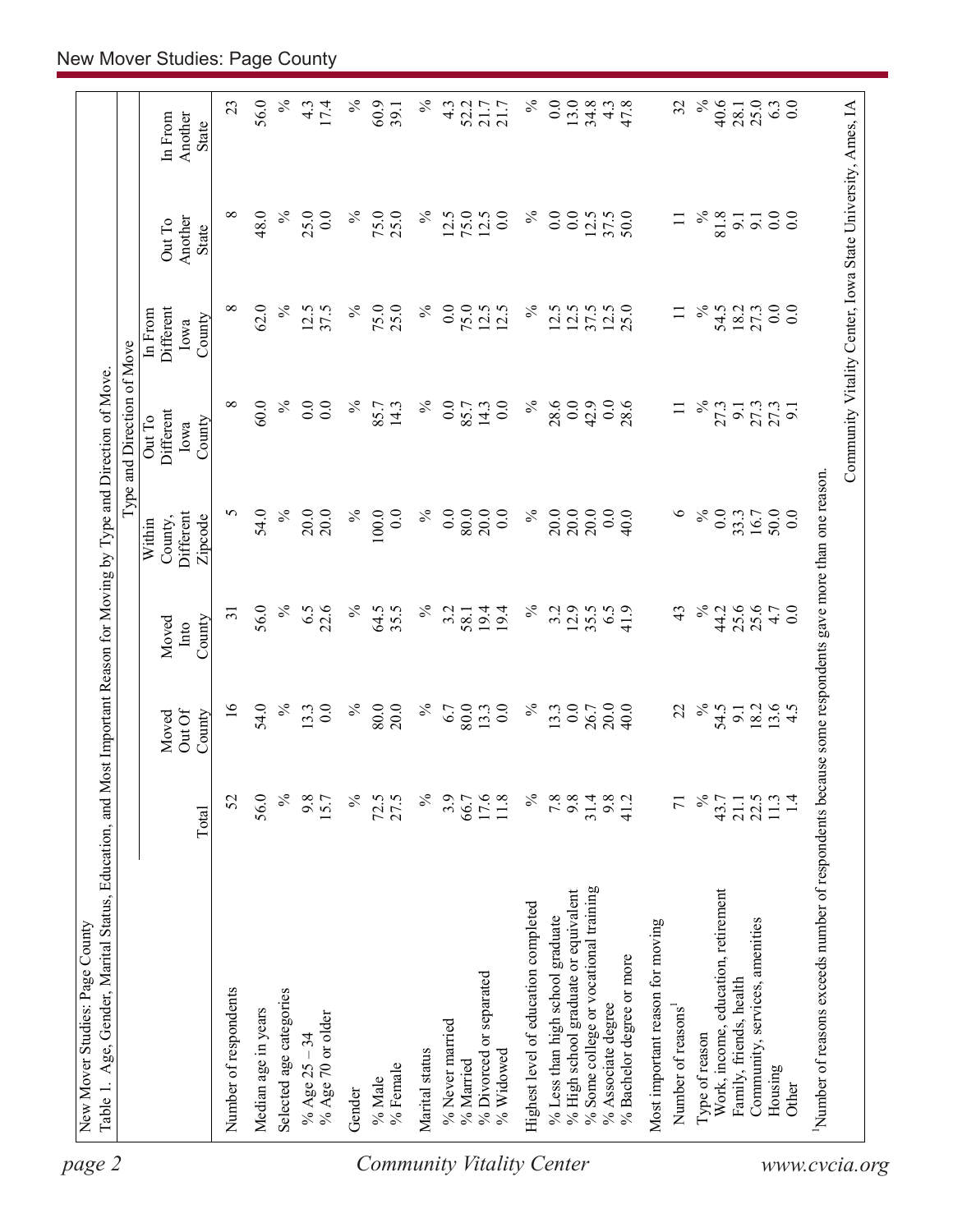|                                  |                                                         |                      |                           |                         |                                           | Type and Direction of Move            |                                                            |                            |                             |
|----------------------------------|---------------------------------------------------------|----------------------|---------------------------|-------------------------|-------------------------------------------|---------------------------------------|------------------------------------------------------------|----------------------------|-----------------------------|
| www.cvcia.org                    |                                                         | Total                | Out Of<br>County<br>Moved | County<br>Moved<br>Into | Different<br>Zipcode<br>County,<br>Within | Different<br>Out To<br>County<br>Iowa | Different<br>In From<br>County<br>Iowa                     | Another<br>Out To<br>State | Another<br>In From<br>State |
|                                  | Number of respondents                                   | 52                   | $\frac{1}{6}$             | $\overline{31}$         | S                                         | ${}^{\circ}$                          | $\infty$                                                   | ${}^{\circ}$               | 23                          |
|                                  | Factors in Moving Decision                              | $%$ Yes <sup>1</sup> | $%$ Yes                   | $%$ Yes                 | $%$ Yes                                   | $%$ Yes                               | $%$ Yes                                                    | $%$ Yes                    | $%$ Yes                     |
|                                  | Moved, commuted, same employer                          | 6.7                  | 0.0                       | 11.5                    | 0.0                                       | 0.0                                   | 16.7                                                       | 0.0                        | 10.0                        |
|                                  | Job transfer by employer to location                    | 13.3                 | 13.3                      | 16.0                    | $\overline{0.0}$                          | 0.0                                   | 20.0                                                       | 25.0                       | 15.0                        |
|                                  | Laid off from previous job                              | $4.\overline{3}$     | 0.0                       | $7.7\,$                 | 0.0                                       | $\overline{0.0}$                      | 0.0                                                        | 0.0                        | 10.0                        |
|                                  | New job with new employer                               |                      | 40.0                      | 23.1                    | $\overline{0.0}$                          | 42.9                                  | 0.0                                                        | 37.5                       | 30.0                        |
|                                  | Moved to look for new job or work                       | 26.1<br>15.2         | 20.0                      | 15.4                    | 0.0                                       | 14.3                                  | $\overline{0.0}$                                           | 25.0                       | 20.0                        |
|                                  | Retired from previous employment                        | 22.4                 | 18.8                      | 25.0                    | 20.0                                      | 25.0                                  | 50.0                                                       | 12.5                       | 18.2                        |
|                                  | To be nearer parents                                    | 21.3                 | 13.3                      |                         | 20.0                                      | 0.0                                   | 16.7                                                       | 25.0                       |                             |
|                                  | To be nearer children                                   | 24.5                 | 20.0                      | 25.9<br>27.6            | 20.0                                      | 28.6                                  | 37.5                                                       | 12.5                       | 28.6                        |
|                                  | To live with spouse or partner                          |                      | 13.3                      | 74                      | 20.0                                      | 14.3                                  | 16.7                                                       | 12.5                       | 4.8                         |
|                                  | To be nearer siblings, other relatives                  | $10.6$<br>32.7       | 20.0                      | 41.4                    | 20.0                                      | 14.3                                  | 33.3                                                       | 25.0                       | 43.5                        |
|                                  | To be nearer friends, acquaintances                     | 27.7<br>10.6         | 40.0                      | 22.2                    | 20.0                                      | 42.9                                  | 16.7                                                       | 37.5                       | 23.8                        |
|                                  | Change in marital status                                |                      | 0.0                       | 11.1                    | 40.0                                      | 0.0                                   | 0.0                                                        | 0.0                        | 14.3                        |
|                                  | Place easier find spouse or partner                     | 10.6                 | 13.3                      | 7.4                     | 20.0                                      | 14.3                                  | 0.0                                                        | 12.5                       | 9.5                         |
|                                  | Decline in health                                       | 20.8                 | 13.3                      | 25.0                    | 20.0                                      | 28.6                                  | 16.7                                                       | 0.0                        | 27.3                        |
|                                  | Take care aging parents                                 | $\overline{2.1}$     | $\overline{0.0}$          | 3.7                     | 0.0                                       | 0.0                                   | $\overline{0.0}$                                           | 0.0                        | 4.8                         |
| <b>Community Vitality Center</b> | Find less congested place to live                       |                      | 6.7                       | 44.4                    | 20.0                                      | 14.3                                  | 33.3                                                       | 0.0                        | 47.6                        |
|                                  | Find safer place to live                                |                      | 6.7                       | 48.1                    | 0.0                                       | 14.3                                  | 50.0                                                       | 0.0                        | 47.6                        |
|                                  | Live in desirable natural environment                   | 29.8<br>29.3<br>40.4 | 26.7                      | 48.1                    | 40.0                                      | 28.6                                  | 50.0                                                       | 25.0                       | 47.6                        |
|                                  | More outdoor recreation                                 | 29.2                 | 33.3                      | 28.6                    | 20.0                                      | 42.9                                  | 28.6                                                       | 25.0                       | 28.6                        |
|                                  | cultural<br>Find arts, entertainment,                   | 25.5                 | 53.3                      | $\Xi$                   | 20.0                                      | 57.1                                  | 16.7                                                       | 50.0                       | 9.5                         |
|                                  | Find simpler pace of life                               | 41.7                 | 12.5                      | 59.3                    | 40.0                                      | 25.0                                  | 66.7                                                       | 0.0                        | 57.1                        |
|                                  | Find more exciting lifestyle                            | 25.5                 | 46.7                      | $\Xi$                   | 40.0                                      | 42.9                                  | 16.7                                                       | 50.0                       | 9.5                         |
|                                  | Live someplace new, have fresh start                    | 39.1                 | 26.7                      | 42.3                    | 60.0                                      | 0.0                                   | 50.0                                                       | 50.0                       | 40.0                        |
|                                  | Lower cost of housing                                   |                      | 20.0                      | 46.4                    | 20.0                                      | 28.6                                  | 33.3                                                       | 12.5                       | 50.0                        |
|                                  | Have lower taxes                                        | $35.4$<br>27.7       | 13.3                      | 37.0                    | 20.0                                      | 14.3                                  | 33.3                                                       |                            | 38.1                        |
|                                  | Have better internet, tv, phone                         | $8.\overline{5}$     | 13.3                      | $7.7$<br>7.4            | 20.0                                      | 14.3                                  | 16.7                                                       | 12.5                       | 0.0                         |
|                                  | Find better quality local schools                       |                      | 13.3                      |                         | 0.0                                       | 14.3                                  | 16.7                                                       | 12.5                       | $4.\overline{8}$            |
|                                  | Opportunities children to achieve                       | 17.0                 | 26.7<br>13.3              | $\Xi$                   | 20.0                                      | 14.3                                  | 33.3                                                       | 37.5                       | 4.8                         |
|                                  | Have more ethnic diversity                              | $4.\overline{3}$     |                           | 0.0                     | 0.0                                       | 0.0                                   | 0.0                                                        | 25.0                       | 0.0                         |
|                                  | Have less ethnic diversity                              | 10.6                 | $\overline{0.0}$          | 14.8                    | 20.0                                      | 0.0                                   | $\overline{0}$ .                                           | 0.0                        | 9.0                         |
| page 3                           | Respondents could respond "Yes" to more than one factor |                      |                           |                         |                                           |                                       |                                                            |                            |                             |
|                                  |                                                         |                      |                           |                         |                                           |                                       |                                                            |                            |                             |
|                                  |                                                         |                      |                           |                         |                                           |                                       | Community Vitality Center, Iowa State University, Ames, IA |                            |                             |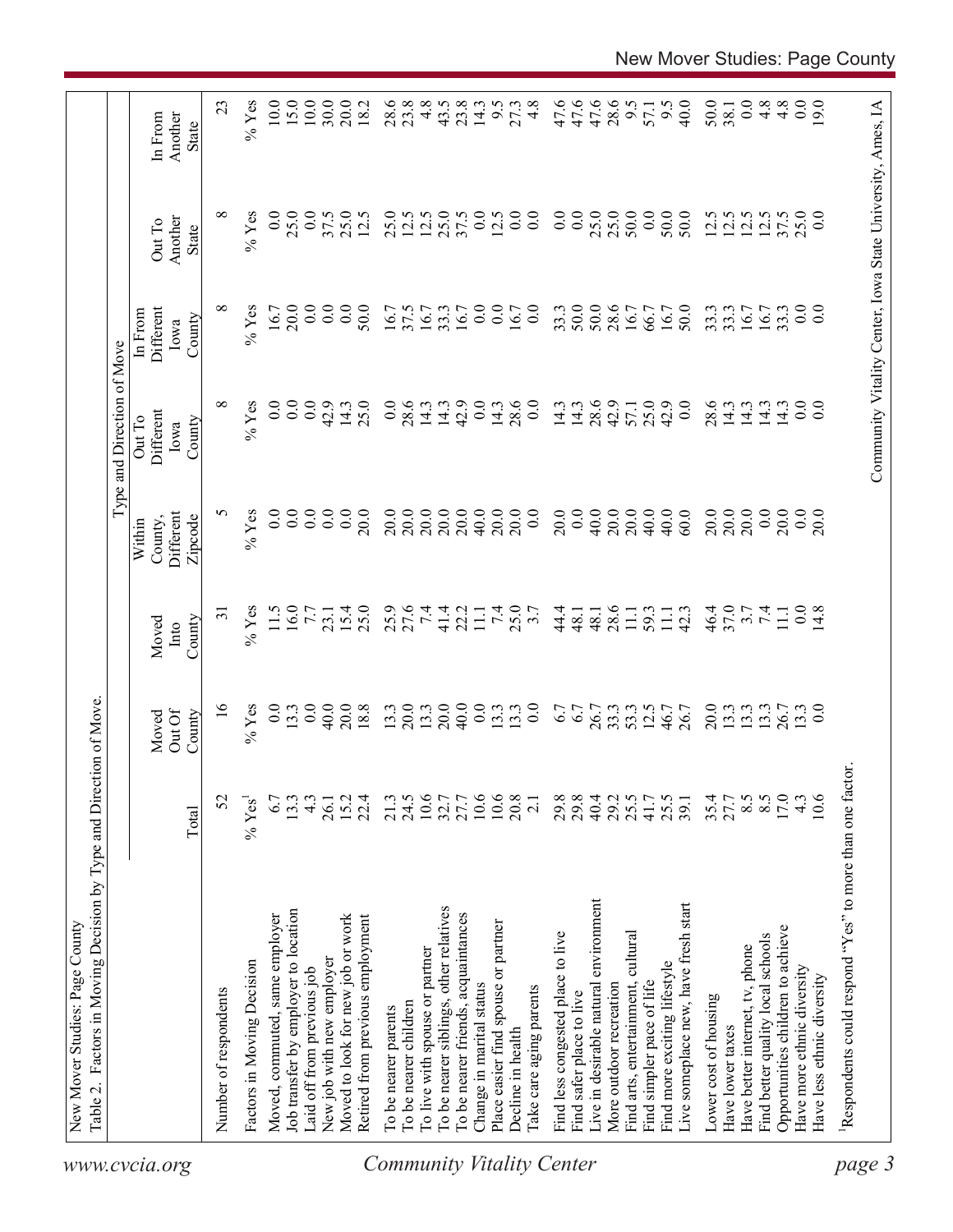| page 4                    | Table 3. Lived in Area Previously, Sources of Information, Ease of Finding Housing, and Household Income by Type and Direction of Move<br>New Mover Studies: Page County |                    |                           |                         |                                           |                                                            |                                        |                                   |                             |
|---------------------------|--------------------------------------------------------------------------------------------------------------------------------------------------------------------------|--------------------|---------------------------|-------------------------|-------------------------------------------|------------------------------------------------------------|----------------------------------------|-----------------------------------|-----------------------------|
|                           |                                                                                                                                                                          |                    |                           |                         |                                           | Type and Direction of Move                                 |                                        |                                   |                             |
|                           |                                                                                                                                                                          | Total              | Out Of<br>County<br>Moved | County<br>Moved<br>Into | Different<br>Zipcode<br>County,<br>Within | Different<br>Out To<br>County<br>Iowa                      | Different<br>In From<br>County<br>Iowa | Another<br>Out To<br><b>State</b> | Another<br>In From<br>State |
|                           | Number of respondents                                                                                                                                                    | 52                 | $\overline{16}$           | $\overline{31}$         | 5                                         | ${}^{\circ}$                                               | $\infty$                               | ${}^{\circ}$                      | 23                          |
|                           | Previously had lived:                                                                                                                                                    | $%$ Yes            | $%$ Yes                   | $%$ Yes                 | $\%$ Yes                                  | $%$ Yes                                                    | $\%$ Yes                               | $%$ Yes                           | $%$ Yes                     |
|                           | In current state                                                                                                                                                         | 68.6               | 56.3                      | 70.0                    | 100.0                                     | 87.5                                                       | 100.0                                  | 25.0                              | 59.1                        |
|                           | In current county                                                                                                                                                        | 41.7               | 28.6                      | 40.0                    | 100.0                                     | 57.1                                                       | 50.0                                   | 0.0                               | 36.4                        |
|                           | In or near current city/town                                                                                                                                             | 40.4               | 21.4                      | 41.4                    | 100.0                                     | 42.9                                                       | 62.5                                   | 0.0                               | 33.3                        |
|                           | Used source of information for move                                                                                                                                      | % Yes <sup>1</sup> | $%$ Yes                   | $%$ Yes                 | $%$ Yes                                   | $%$ Yes                                                    | $%$ Yes                                | $%$ Yes                           | $\%$ Yes                    |
|                           | Internet                                                                                                                                                                 | 36.5               | 50.0                      | 35.5                    | 0.0                                       | 25.0                                                       | 37.5                                   | 75.0                              | 34.8                        |
|                           | IV, magazines, newspapers                                                                                                                                                | 17.3               | 31.3                      | 6.5                     | 40.0                                      | 37.5                                                       | 0.0                                    | 25.0                              | 8.7                         |
|                           | Current community resident                                                                                                                                               | 11.5               | 12.5                      | 12.9                    | 0.0                                       | 25.0                                                       | 12.5                                   | 0.0                               | 13.0                        |
|                           | Employer or co-workers                                                                                                                                                   | 19.2               | $18.8$<br>37.5            | 12.9                    | 60.0                                      | 12.5                                                       | 12.5                                   | 25.0                              | 13.0                        |
|                           | Friends and acquaintances                                                                                                                                                | 32.7               |                           | 19.0                    | 40.0                                      | 25.0                                                       | 50.0                                   | 50.0                              | 21.7                        |
|                           | Family                                                                                                                                                                   | 38.5<br>13.5       | 25.0<br>25.0              | 41.9<br>9.7             | 60.0<br>0.0                               | 25.0<br>37.5                                               | 0.0<br>62.5                            | 25.0<br>12.5                      | 34.8<br>13.0                |
| Community Vitality Center | Travel or vacation to new location<br>Attended school or college there                                                                                                   | 7.7                | 18.8                      | 3.2                     | 0.0                                       | 25.6                                                       | 0.0                                    | 12.5                              | $4.\overline{3}$            |
|                           | Ease of finding housing at new location                                                                                                                                  | $\%$               | $\%$                      | $\%$                    | $\%$                                      | $\%$                                                       | $\%$                                   | $\%$                              | $\%$                        |
|                           | Very difficult (1)                                                                                                                                                       | 7.7                | 0.0                       | 12.9                    | $\overline{0}$ .                          | 0.0                                                        | 0.0                                    | $\overline{0}$ .                  | 17.4                        |
|                           | Somewhat difficult (2)                                                                                                                                                   | 25.0               | 25.0                      | 25.8                    | 20.0                                      | 50.0                                                       | 50.0                                   | 0.0                               | 17.4                        |
|                           | ල<br>Neither difficult or easy                                                                                                                                           | 23.1               | 25.0                      | 19.4                    | 40.0                                      | 0.0                                                        | 25.0                                   | 50.0                              | 17.4                        |
|                           | Somewhat easy $(4)$                                                                                                                                                      | 13.5               | 12.5                      | 16.1                    | 0.0                                       | 12.5                                                       | 12.5                                   | 12.5                              | 17.4                        |
|                           | Very easy $(5)$                                                                                                                                                          | 30.8               | 37.5                      | 25.8                    | 40.0                                      | 37.5                                                       | 12.5                                   | 37.5                              | 30.4                        |
|                           | ନ<br>Average rating finding housing (1                                                                                                                                   | 3.35               | 3.63                      | 3.16                    | 3.60                                      | 3.38                                                       | 2.88                                   | 3.88                              | 3.26                        |
|                           | Household income for 2004                                                                                                                                                | $\%$               | $\%$                      | $\%$                    | $\%$                                      | $\%$                                                       | $\%$                                   | $\%$                              | $\%$                        |
|                           | Less than $$20,000(1)$                                                                                                                                                   | 15.7               | 13.3                      | 12.9                    | 40.0                                      | 12.5                                                       | 0.0                                    | 14.3                              | 17.4                        |
|                           | $$20,000 - $34,999 (2)$                                                                                                                                                  | 19.6               | 20.0                      | 19.4                    | 20.0                                      | 37.5                                                       | 25.0                                   | 0.0                               | 17.4                        |
|                           | $$35,000 - $49,999 (3)$<br>$$50,000 - $69,999 (4)$                                                                                                                       | 17.6               | 26.7                      | 16.1                    | 0.0                                       | 25.0                                                       | 37.5                                   | 28.6                              | 8.7                         |
|                           |                                                                                                                                                                          | 19.6               | 13.3                      | 22.6                    | 20.0                                      | 12.5                                                       | 25.0                                   | 14.3                              | 21.7                        |
|                           | $$70,000 - $99,999(5)$                                                                                                                                                   | 13.7               | 6.7                       | 16.1                    | 20.0                                      | 0.0                                                        | 12.5                                   | 14.3                              | 17.4                        |
|                           | $$100,000 - $149,999(6)$                                                                                                                                                 | 7.8                | 67                        | 6.7                     | 0.0                                       | 0.0                                                        | $\overline{0.0}$                       | $\frac{4}{3}$                     | 13.0                        |
|                           | \$150,000 or more (7)                                                                                                                                                    | 5.9                | 13.3                      | 3.2                     | 0.0                                       | 12.5                                                       | 0.0                                    | 14.3                              | 4.3                         |
|                           | Average income category $(1 - 7)$                                                                                                                                        | 3.43               | 3.53                      | 3.52                    | 2.60                                      | 3.00                                                       | 3.25                                   | 4.14                              | 3.61                        |
|                           | Respondents could respond "Yes" to more than one source.                                                                                                                 |                    |                           |                         |                                           |                                                            |                                        |                                   |                             |
| www.cvcia.org             |                                                                                                                                                                          |                    |                           |                         |                                           | Community Vitality Center, Iowa State University, Ames, IA |                                        |                                   |                             |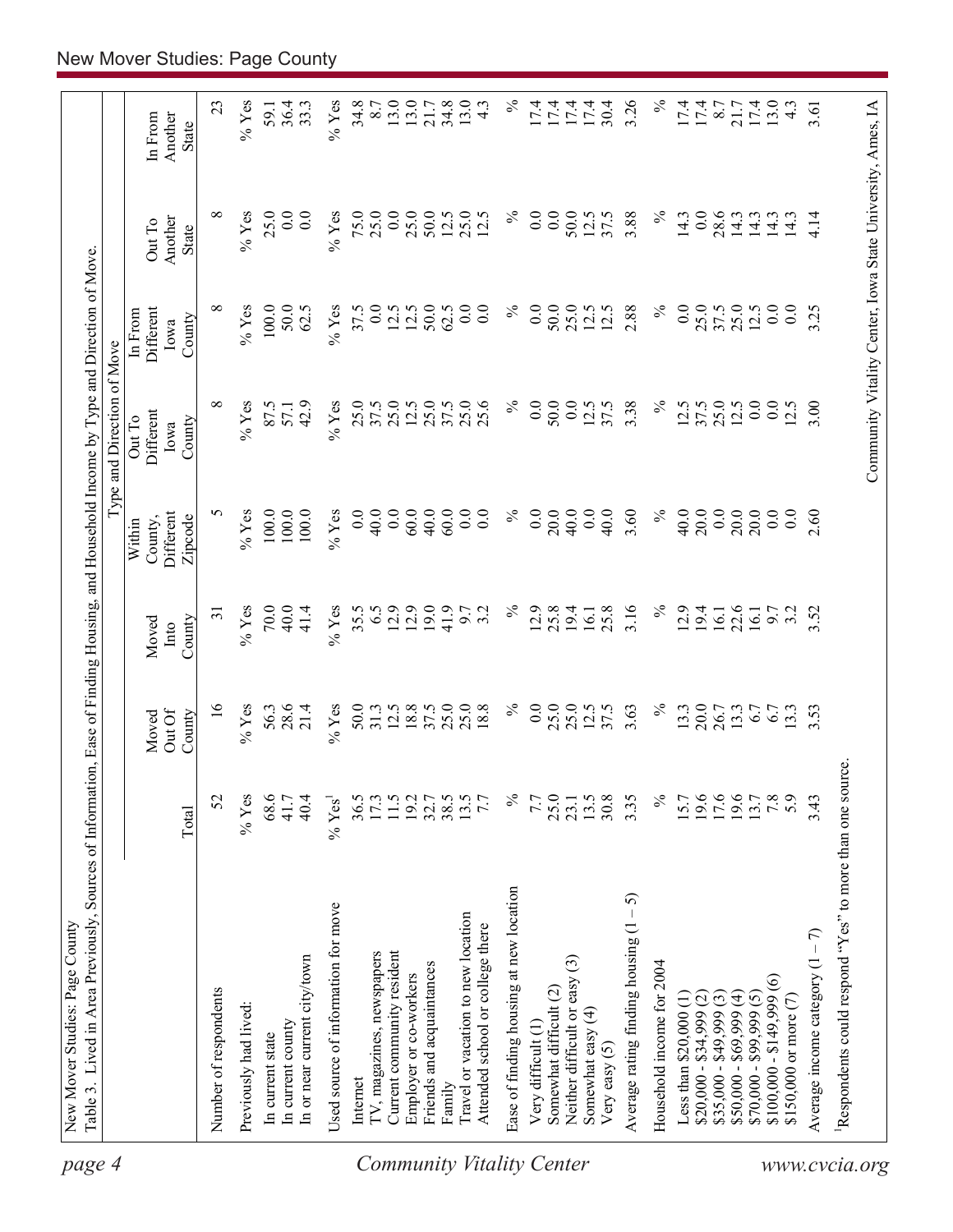| $\%$<br>$\infty$<br>$\%$<br>0.0<br>$\%$<br>0.0<br>50.0<br>3.50<br>$\%$<br>0.0<br>25.0<br>0.0<br>$\overline{0.0}$<br>$0.0\,$<br>12.5<br>50.0<br>37.5<br>0.0<br>3.13<br>25.0<br>12.5<br>12.5<br>12.5<br>12.5<br>50.0<br>3.88<br>28.6<br>71.4<br>Different<br>Out To<br>County<br>Iowa<br>$\%$<br>0.0<br>20.0<br>0.0<br>80.0<br>$\overline{0.0}$<br>2.60<br>0.0<br>0.0<br>4.60<br>$\%$<br>0.0<br>0.0<br>$\%$<br>20.0<br>0.0<br>S<br>$\%$<br>0.0<br>0.0<br>40.0<br>60.0<br>20.0<br>80.0<br>4.40<br>0.0<br>20.0<br>Different<br>60.0<br>County,<br>Zipcode<br>Within<br>10.0<br>$\%$<br>6.5<br>$\%$<br>$\%$<br>$\%$<br>12.9<br>41.9<br>4.03<br>$10.0\,$<br>30.0<br>3.70<br>6.5<br>19.4<br>25.8<br>3.2<br>3.2<br>9.7<br>13.3<br>36.7<br>3.2<br>29.0<br>2.81<br>38.7<br>45.2<br>$\overline{31}$<br>38.7<br>16.1<br>County<br>Moved<br>Into<br>$\frac{6}{1}$<br>12.5<br>$\%$<br>18.8<br>18.8<br>0.0<br>18.8<br>43.8<br>3.50<br>$\%$<br>0.0<br>0.0<br>$\%$<br>18.8<br>31.3<br>31.3<br>$\%$<br>12.5<br>6.3<br>31.3<br>37.5<br>3.75<br>6.7<br>33.3<br>60.0<br>6.3<br>2.94<br>Out Of<br>County<br>Moved<br>25.0<br>$\%$<br>$\%$<br>2.0<br>9.8<br>51.0<br>52<br>℅<br>19.2<br>11.5<br>40.4<br>3.8<br>2.83<br>$\%$<br>5.8<br>7.7<br>38.5<br>40.4<br>4.00<br>11.8<br>5.9<br>23.5<br>7.8<br>29.4<br>15.7<br>3.71<br>43.1<br>Total<br>Current location income compared with<br>Average satisfaction previous $(1 - 5)$<br>ନ<br>Neither dissatisfied or satisfied (3)<br>Neither dissatisfied or satisfied (3)<br>Average satisfaction current $(1 - 5)$<br>Satisfaction with previous location<br>Average comparison income (1 -<br>Satisfaction with current location<br>Significantly higher income (5)<br>Significantly lower income (1)<br>Somewhat higher income (4)<br>Somewhat lower income (2)<br>Would do move over again<br>Somewhat dissatisfied (2)<br>Somewhat dissatisfied (2)<br>previous location income<br>About same income (3)<br>Somewhat satisfied (4)<br>Somewhat satisfied (4)<br>Number of respondents<br>Very dissatisfied (1)<br>Very dissatisfied (1<br>Very satisfied (5)<br>Very satisfied (5)<br>Definitely yes (5)<br>Definitely not (1)<br>Probably yes (4)<br>Probably not (2)<br>Undecided (3)<br>Community Vitality Center<br>www.cvcia.org |                                       |      |      |      |      | Type and Direction of Move |                              |                   |                    |
|--------------------------------------------------------------------------------------------------------------------------------------------------------------------------------------------------------------------------------------------------------------------------------------------------------------------------------------------------------------------------------------------------------------------------------------------------------------------------------------------------------------------------------------------------------------------------------------------------------------------------------------------------------------------------------------------------------------------------------------------------------------------------------------------------------------------------------------------------------------------------------------------------------------------------------------------------------------------------------------------------------------------------------------------------------------------------------------------------------------------------------------------------------------------------------------------------------------------------------------------------------------------------------------------------------------------------------------------------------------------------------------------------------------------------------------------------------------------------------------------------------------------------------------------------------------------------------------------------------------------------------------------------------------------------------------------------------------------------------------------------------------------------------------------------------------------------------------------------------------------------------------------------------------------------------------------------------------------------------------------------------------------------------------------------------------------------------------------------------------------------------------------------------------------------------------------------------------------------------------------------------------|---------------------------------------|------|------|------|------|----------------------------|------------------------------|-------------------|--------------------|
|                                                                                                                                                                                                                                                                                                                                                                                                                                                                                                                                                                                                                                                                                                                                                                                                                                                                                                                                                                                                                                                                                                                                                                                                                                                                                                                                                                                                                                                                                                                                                                                                                                                                                                                                                                                                                                                                                                                                                                                                                                                                                                                                                                                                                                                              |                                       |      |      |      |      |                            | Different<br>In From<br>Iowa | Another<br>Out To | Another<br>In From |
|                                                                                                                                                                                                                                                                                                                                                                                                                                                                                                                                                                                                                                                                                                                                                                                                                                                                                                                                                                                                                                                                                                                                                                                                                                                                                                                                                                                                                                                                                                                                                                                                                                                                                                                                                                                                                                                                                                                                                                                                                                                                                                                                                                                                                                                              |                                       |      |      |      |      |                            | $\infty$<br>County           | $\infty$<br>State | 23<br><b>State</b> |
|                                                                                                                                                                                                                                                                                                                                                                                                                                                                                                                                                                                                                                                                                                                                                                                                                                                                                                                                                                                                                                                                                                                                                                                                                                                                                                                                                                                                                                                                                                                                                                                                                                                                                                                                                                                                                                                                                                                                                                                                                                                                                                                                                                                                                                                              |                                       |      |      |      |      |                            |                              |                   |                    |
|                                                                                                                                                                                                                                                                                                                                                                                                                                                                                                                                                                                                                                                                                                                                                                                                                                                                                                                                                                                                                                                                                                                                                                                                                                                                                                                                                                                                                                                                                                                                                                                                                                                                                                                                                                                                                                                                                                                                                                                                                                                                                                                                                                                                                                                              |                                       |      |      |      |      |                            | $\%$                         | $\%$              | $\%$               |
|                                                                                                                                                                                                                                                                                                                                                                                                                                                                                                                                                                                                                                                                                                                                                                                                                                                                                                                                                                                                                                                                                                                                                                                                                                                                                                                                                                                                                                                                                                                                                                                                                                                                                                                                                                                                                                                                                                                                                                                                                                                                                                                                                                                                                                                              |                                       |      |      |      |      |                            |                              |                   |                    |
|                                                                                                                                                                                                                                                                                                                                                                                                                                                                                                                                                                                                                                                                                                                                                                                                                                                                                                                                                                                                                                                                                                                                                                                                                                                                                                                                                                                                                                                                                                                                                                                                                                                                                                                                                                                                                                                                                                                                                                                                                                                                                                                                                                                                                                                              |                                       |      |      |      |      |                            | 12.5                         | 25.0              | 21.7               |
|                                                                                                                                                                                                                                                                                                                                                                                                                                                                                                                                                                                                                                                                                                                                                                                                                                                                                                                                                                                                                                                                                                                                                                                                                                                                                                                                                                                                                                                                                                                                                                                                                                                                                                                                                                                                                                                                                                                                                                                                                                                                                                                                                                                                                                                              |                                       |      |      |      |      |                            | 12.5                         | 25.0              | 13.0               |
|                                                                                                                                                                                                                                                                                                                                                                                                                                                                                                                                                                                                                                                                                                                                                                                                                                                                                                                                                                                                                                                                                                                                                                                                                                                                                                                                                                                                                                                                                                                                                                                                                                                                                                                                                                                                                                                                                                                                                                                                                                                                                                                                                                                                                                                              |                                       |      |      |      |      |                            | 50.0<br>12.5                 | 25.0<br>12.5      | 34.8<br>30.4       |
|                                                                                                                                                                                                                                                                                                                                                                                                                                                                                                                                                                                                                                                                                                                                                                                                                                                                                                                                                                                                                                                                                                                                                                                                                                                                                                                                                                                                                                                                                                                                                                                                                                                                                                                                                                                                                                                                                                                                                                                                                                                                                                                                                                                                                                                              |                                       |      |      |      |      |                            | 12.5                         | 12.5              | 0.0                |
|                                                                                                                                                                                                                                                                                                                                                                                                                                                                                                                                                                                                                                                                                                                                                                                                                                                                                                                                                                                                                                                                                                                                                                                                                                                                                                                                                                                                                                                                                                                                                                                                                                                                                                                                                                                                                                                                                                                                                                                                                                                                                                                                                                                                                                                              |                                       |      |      |      |      |                            | 3.00                         | 2.75              | 2.74               |
|                                                                                                                                                                                                                                                                                                                                                                                                                                                                                                                                                                                                                                                                                                                                                                                                                                                                                                                                                                                                                                                                                                                                                                                                                                                                                                                                                                                                                                                                                                                                                                                                                                                                                                                                                                                                                                                                                                                                                                                                                                                                                                                                                                                                                                                              |                                       |      |      |      |      |                            |                              |                   |                    |
|                                                                                                                                                                                                                                                                                                                                                                                                                                                                                                                                                                                                                                                                                                                                                                                                                                                                                                                                                                                                                                                                                                                                                                                                                                                                                                                                                                                                                                                                                                                                                                                                                                                                                                                                                                                                                                                                                                                                                                                                                                                                                                                                                                                                                                                              |                                       |      |      |      |      |                            | $\%$                         | $\%$              | $\%$               |
|                                                                                                                                                                                                                                                                                                                                                                                                                                                                                                                                                                                                                                                                                                                                                                                                                                                                                                                                                                                                                                                                                                                                                                                                                                                                                                                                                                                                                                                                                                                                                                                                                                                                                                                                                                                                                                                                                                                                                                                                                                                                                                                                                                                                                                                              |                                       |      |      |      |      |                            | 0.0                          | $\overline{0.0}$  | 4.3                |
|                                                                                                                                                                                                                                                                                                                                                                                                                                                                                                                                                                                                                                                                                                                                                                                                                                                                                                                                                                                                                                                                                                                                                                                                                                                                                                                                                                                                                                                                                                                                                                                                                                                                                                                                                                                                                                                                                                                                                                                                                                                                                                                                                                                                                                                              |                                       |      |      |      |      |                            | 25.0                         | 0.0               | $4.\overline{3}$   |
|                                                                                                                                                                                                                                                                                                                                                                                                                                                                                                                                                                                                                                                                                                                                                                                                                                                                                                                                                                                                                                                                                                                                                                                                                                                                                                                                                                                                                                                                                                                                                                                                                                                                                                                                                                                                                                                                                                                                                                                                                                                                                                                                                                                                                                                              |                                       |      |      |      |      |                            | 0.0                          | 25.0              | 8.7                |
|                                                                                                                                                                                                                                                                                                                                                                                                                                                                                                                                                                                                                                                                                                                                                                                                                                                                                                                                                                                                                                                                                                                                                                                                                                                                                                                                                                                                                                                                                                                                                                                                                                                                                                                                                                                                                                                                                                                                                                                                                                                                                                                                                                                                                                                              |                                       |      |      |      |      |                            | 50.0                         | 50.0              | 39.1               |
|                                                                                                                                                                                                                                                                                                                                                                                                                                                                                                                                                                                                                                                                                                                                                                                                                                                                                                                                                                                                                                                                                                                                                                                                                                                                                                                                                                                                                                                                                                                                                                                                                                                                                                                                                                                                                                                                                                                                                                                                                                                                                                                                                                                                                                                              |                                       |      |      |      |      |                            | 25.0                         | 25.0              | 43.5               |
|                                                                                                                                                                                                                                                                                                                                                                                                                                                                                                                                                                                                                                                                                                                                                                                                                                                                                                                                                                                                                                                                                                                                                                                                                                                                                                                                                                                                                                                                                                                                                                                                                                                                                                                                                                                                                                                                                                                                                                                                                                                                                                                                                                                                                                                              |                                       |      |      |      |      |                            | 3.75                         | 4.00              | 4.13               |
|                                                                                                                                                                                                                                                                                                                                                                                                                                                                                                                                                                                                                                                                                                                                                                                                                                                                                                                                                                                                                                                                                                                                                                                                                                                                                                                                                                                                                                                                                                                                                                                                                                                                                                                                                                                                                                                                                                                                                                                                                                                                                                                                                                                                                                                              |                                       |      |      |      |      |                            | $\%$                         | $\%$              | $\%$               |
|                                                                                                                                                                                                                                                                                                                                                                                                                                                                                                                                                                                                                                                                                                                                                                                                                                                                                                                                                                                                                                                                                                                                                                                                                                                                                                                                                                                                                                                                                                                                                                                                                                                                                                                                                                                                                                                                                                                                                                                                                                                                                                                                                                                                                                                              |                                       |      |      |      |      |                            | 12.5                         | 25.0              | 9.1                |
|                                                                                                                                                                                                                                                                                                                                                                                                                                                                                                                                                                                                                                                                                                                                                                                                                                                                                                                                                                                                                                                                                                                                                                                                                                                                                                                                                                                                                                                                                                                                                                                                                                                                                                                                                                                                                                                                                                                                                                                                                                                                                                                                                                                                                                                              |                                       |      |      |      |      |                            | 0.0                          | 25.0              | 18.2               |
|                                                                                                                                                                                                                                                                                                                                                                                                                                                                                                                                                                                                                                                                                                                                                                                                                                                                                                                                                                                                                                                                                                                                                                                                                                                                                                                                                                                                                                                                                                                                                                                                                                                                                                                                                                                                                                                                                                                                                                                                                                                                                                                                                                                                                                                              |                                       |      |      |      |      |                            | 0.0                          | 0.0               | 13.6               |
|                                                                                                                                                                                                                                                                                                                                                                                                                                                                                                                                                                                                                                                                                                                                                                                                                                                                                                                                                                                                                                                                                                                                                                                                                                                                                                                                                                                                                                                                                                                                                                                                                                                                                                                                                                                                                                                                                                                                                                                                                                                                                                                                                                                                                                                              |                                       |      |      |      |      |                            | 37.5                         | 12.5              | 27.3               |
|                                                                                                                                                                                                                                                                                                                                                                                                                                                                                                                                                                                                                                                                                                                                                                                                                                                                                                                                                                                                                                                                                                                                                                                                                                                                                                                                                                                                                                                                                                                                                                                                                                                                                                                                                                                                                                                                                                                                                                                                                                                                                                                                                                                                                                                              |                                       |      |      |      |      |                            | 50.0                         | 37.5              | 31.8               |
|                                                                                                                                                                                                                                                                                                                                                                                                                                                                                                                                                                                                                                                                                                                                                                                                                                                                                                                                                                                                                                                                                                                                                                                                                                                                                                                                                                                                                                                                                                                                                                                                                                                                                                                                                                                                                                                                                                                                                                                                                                                                                                                                                                                                                                                              |                                       |      |      |      |      |                            | 4.12                         | 3.12              | 3.54               |
|                                                                                                                                                                                                                                                                                                                                                                                                                                                                                                                                                                                                                                                                                                                                                                                                                                                                                                                                                                                                                                                                                                                                                                                                                                                                                                                                                                                                                                                                                                                                                                                                                                                                                                                                                                                                                                                                                                                                                                                                                                                                                                                                                                                                                                                              |                                       |      |      |      |      |                            | $\%$                         | $\%$              | $\%$               |
|                                                                                                                                                                                                                                                                                                                                                                                                                                                                                                                                                                                                                                                                                                                                                                                                                                                                                                                                                                                                                                                                                                                                                                                                                                                                                                                                                                                                                                                                                                                                                                                                                                                                                                                                                                                                                                                                                                                                                                                                                                                                                                                                                                                                                                                              |                                       |      |      |      |      |                            | 0.0                          | 12.5              | 8.7                |
|                                                                                                                                                                                                                                                                                                                                                                                                                                                                                                                                                                                                                                                                                                                                                                                                                                                                                                                                                                                                                                                                                                                                                                                                                                                                                                                                                                                                                                                                                                                                                                                                                                                                                                                                                                                                                                                                                                                                                                                                                                                                                                                                                                                                                                                              |                                       |      |      |      |      |                            | 0.0                          | 0.0               | 4.3                |
|                                                                                                                                                                                                                                                                                                                                                                                                                                                                                                                                                                                                                                                                                                                                                                                                                                                                                                                                                                                                                                                                                                                                                                                                                                                                                                                                                                                                                                                                                                                                                                                                                                                                                                                                                                                                                                                                                                                                                                                                                                                                                                                                                                                                                                                              |                                       |      |      |      |      |                            | 0.0                          | 0.0               | 21.7               |
|                                                                                                                                                                                                                                                                                                                                                                                                                                                                                                                                                                                                                                                                                                                                                                                                                                                                                                                                                                                                                                                                                                                                                                                                                                                                                                                                                                                                                                                                                                                                                                                                                                                                                                                                                                                                                                                                                                                                                                                                                                                                                                                                                                                                                                                              |                                       |      |      |      |      |                            | 37.5<br>62.5                 | 37.5              | 26.1               |
|                                                                                                                                                                                                                                                                                                                                                                                                                                                                                                                                                                                                                                                                                                                                                                                                                                                                                                                                                                                                                                                                                                                                                                                                                                                                                                                                                                                                                                                                                                                                                                                                                                                                                                                                                                                                                                                                                                                                                                                                                                                                                                                                                                                                                                                              |                                       |      |      |      |      |                            |                              | 50.0              | 39.1               |
|                                                                                                                                                                                                                                                                                                                                                                                                                                                                                                                                                                                                                                                                                                                                                                                                                                                                                                                                                                                                                                                                                                                                                                                                                                                                                                                                                                                                                                                                                                                                                                                                                                                                                                                                                                                                                                                                                                                                                                                                                                                                                                                                                                                                                                                              | Average rating do move over $(1 - 5)$ | 4.14 | 4.40 | 4.03 | 4.00 | 4.71                       | 4.63                         | 4.13              | 3.83               |
| Community Vitality Center, Iowa State University, Ames, IA<br>page 5                                                                                                                                                                                                                                                                                                                                                                                                                                                                                                                                                                                                                                                                                                                                                                                                                                                                                                                                                                                                                                                                                                                                                                                                                                                                                                                                                                                                                                                                                                                                                                                                                                                                                                                                                                                                                                                                                                                                                                                                                                                                                                                                                                                         |                                       |      |      |      |      |                            |                              |                   |                    |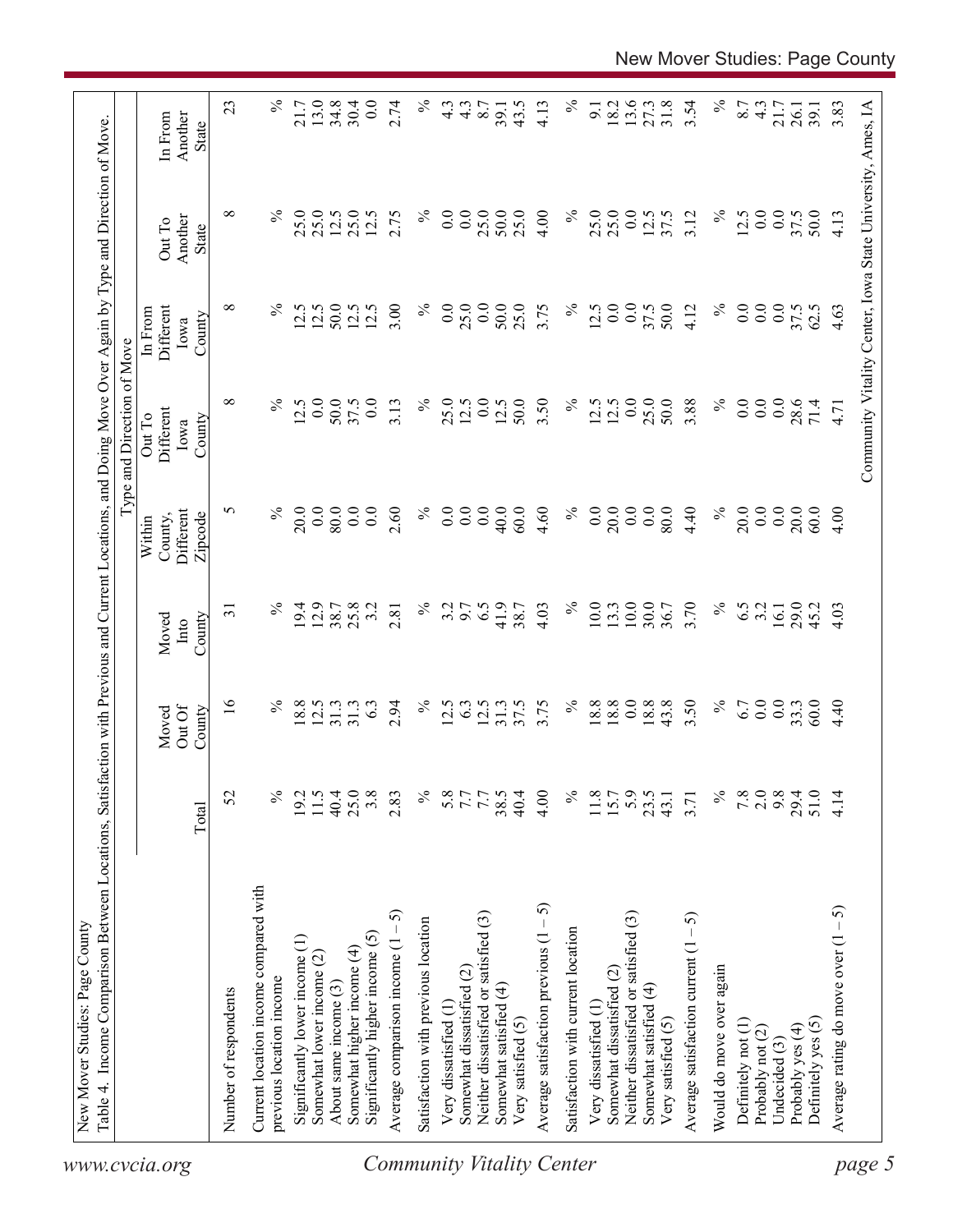|                                                       |                  |                 |               |                                                 | Type and Direction of Move  |                              |                                                            |                    |
|-------------------------------------------------------|------------------|-----------------|---------------|-------------------------------------------------|-----------------------------|------------------------------|------------------------------------------------------------|--------------------|
|                                                       |                  | Out Of<br>Moved | Moved<br>Into | Different<br>County,<br>Within                  | Different<br>Out To<br>Iowa | Different<br>In From<br>Iowa | Another<br>Out To                                          | Another<br>In From |
|                                                       | Total            | County          | County        | Zipcode                                         | County                      | County                       | State                                                      | <b>State</b>       |
| Number of respondents                                 | 737              | 327             | 366           | 85                                              | 206                         | 207                          | 121                                                        | 159                |
| Median age in years                                   | 46.0             | 42.0            | 48.0          | 45.0                                            | 43.0                        | 44.0                         | 41.0                                                       | 53.5               |
| Selected age categories                               | $\frac{5}{6}$    | $\%$            | $\%$          | $\%$                                            | $\%$                        | $\%$                         | $\%$                                                       | $\%$               |
| % Age 70 or older<br>% Age $25 - 34$                  | 21.3<br>13.2     | 22.0<br>9.8     | 18.9<br>14.5  | 20.0<br>24.7                                    | 20.9<br>10.2                | 12.6<br>21.7                 | 24.0<br>9.1                                                | 17.0<br>15.1       |
| Gender                                                | $\%$             | $\%$            | $\%$          | $\%$                                            | $\%$                        | $\%$                         | $\%$                                                       | $\%$               |
| $\%$ Male                                             | 54.5             |                 | 50.4          |                                                 | 54.6                        | 46.1                         | 63.0                                                       | 56.1               |
| % Female                                              | 45.5             | 57.7<br>42.3    | 49.6          | 54.8<br>45.2                                    | 45.4                        | 53.9                         | 37.0                                                       | 43.9               |
| Marital status                                        | $\%$             | $\%$            | $\%$          | $\%$                                            | $\%$                        | $\%$                         | $\%$                                                       | $\%$               |
| % Never married                                       | 12.0             | 15.8            | 8.6           | 10.7                                            | 13.8                        | 10.8                         | 19.3                                                       | 5.7                |
| % Married                                             | 62.4             | 61.8            | 61.9<br>20.5  | 64.3                                            | 16.8<br>60.1                | 25.0<br>57.4                 | 64.7                                                       | 67.7               |
| % Divorced or separated<br>% Widowed                  | 16.3<br>9.4      | 9.0<br>13.3     | 9.1           | 14.3<br>10.7                                    | 9.4                         | 6.9                          | 7.6<br>8.4                                                 | 14.5<br>12.0       |
| Highest level of education completed                  | $\%$             | $\%$            | $\%$          | $\%$                                            | $\%$                        | $\%$                         | $\%$                                                       | $\%$               |
| % Less than high school graduate                      | $\overline{5.1}$ | 5.8             | $\frac{1}{4}$ | 7.2                                             | 6.8                         | $3.\overline{5}$             | 4.2                                                        | 5.0                |
| % High school graduate or equivalent                  | 17.3             | 16.7            | 16.3          | 25.0                                            | 20.0                        | 17.6                         | $11.0$ $\,$                                                | $14.6$<br>31.6     |
| % Some college or vocational training                 | 28.3             | 26.0            | 30.3          | 28.6                                            | 31.2                        | 29.3                         | 16.9                                                       |                    |
| % Bachelor degree or more<br>% Associate degree       | 10.6<br>38.8     | 11.8            | 10.7<br>38.5  | 29.8<br>6.6                                     | 12.7<br>29.3                | 12.7<br>37.0                 | 57.6<br>10.2                                               | 8.2<br>40.5        |
| Most important reason for moving                      |                  |                 |               |                                                 |                             |                              |                                                            |                    |
| Number of reasons                                     | 1,011            | 458             | 498           | 115                                             | 289                         | 288                          | 169                                                        | 210                |
| Type of reason                                        | $\%$             | $\%$            | $\%$          | $\%$                                            | $\%$                        | $\%$                         | $\%$                                                       | $\%$               |
| Work, income, retirement, education                   | 38.4             | 47.2            | 36.5          | 15.7                                            | 45.0                        | 36.1                         | 50.9                                                       | 37.1               |
| Family, friends, health                               | 22.3             | 18.1            | 27.5          | 13.9                                            | 20.8                        | 23.3                         | 13.6                                                       | 33.3               |
| Community, services, amenities                        | 22.0             | 22.0            | 21.9          | 19.1                                            | 18.0                        | 21.2                         | 29.0                                                       | 22.9               |
| Housing<br>Other                                      | 1.6<br>15.7      | $10.5$<br>2.2   | 12.4<br>1.6   | 50.4<br>$_{0.0}$                                | $13.8$<br>2.3               | 17.0<br>2.3                  | 4.7<br>1.8                                                 | 0.5<br>62          |
|                                                       |                  |                 |               |                                                 |                             |                              |                                                            |                    |
| Number of reasons exceeds number of respondents becan |                  |                 |               | use some respondents gave more than one reason. |                             |                              | Community Vitality Center, Iowa State University, Ames, IA |                    |
|                                                       |                  |                 |               |                                                 |                             |                              |                                                            |                    |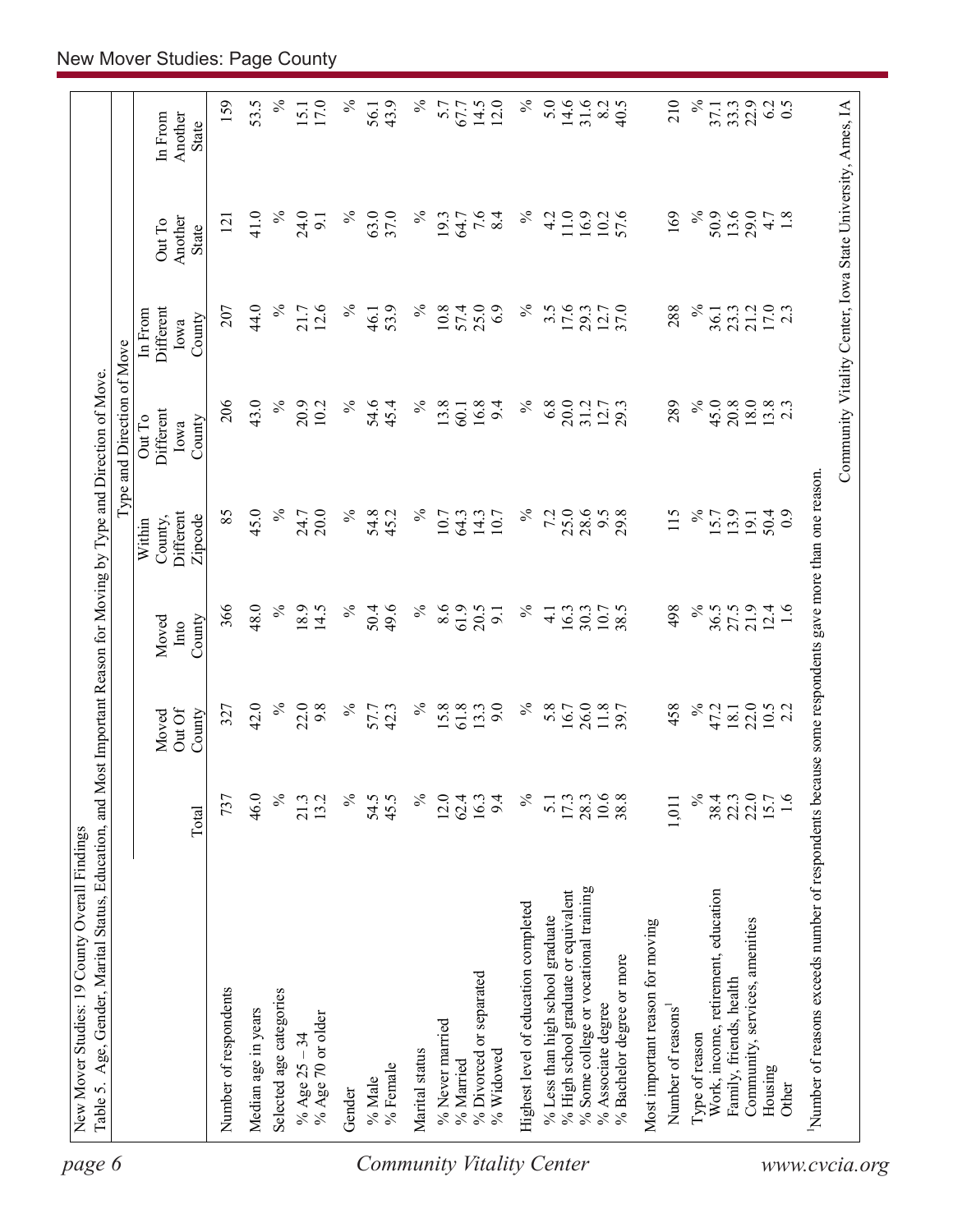|                                  | Factors in Moving Decision by Type and Direction of Move |                      |                   |                         |                                | Type and Direction of Move            |                              |                                                            |                             |  |
|----------------------------------|----------------------------------------------------------|----------------------|-------------------|-------------------------|--------------------------------|---------------------------------------|------------------------------|------------------------------------------------------------|-----------------------------|--|
| www.cvcia.org                    |                                                          | Total                | Out Of<br>Moved   | County<br>Moved<br>Into | Different<br>County,<br>Within | Different<br>Out To<br>County<br>Iowa | Different<br>In From<br>Iowa | Another<br>Out To<br>State                                 | Another<br>In From<br>State |  |
|                                  |                                                          |                      | County            |                         | Zipcode                        |                                       | County                       |                                                            |                             |  |
|                                  | Number of respondents                                    | 737                  | 327               | 366                     | 85                             | 206                                   | 207                          | $\overline{2}$                                             | 159                         |  |
|                                  | Factors in Moving Decision                               | $%$ Yes <sup>1</sup> | $%$ Yes           | $%$ Yes                 | $%$ Yes                        | $%$ Yes                               | $%$ Yes                      | $%$ Yes                                                    | $%$ Yes                     |  |
|                                  | Moved, commuted, same employer                           | 14.2                 | 12.6              | 13.3                    | 28.8                           | 16.7                                  | 18.8                         | 5.5                                                        | 6.4                         |  |
|                                  | Job transfer by employer to location                     | 7.6                  | 9.8               | $\overline{z}$          |                                | 7.8                                   | 4.0                          | 13.4                                                       | 11.0                        |  |
|                                  | Laid off from previous job                               | 4.9                  | $\overline{7}$ .9 | 3.4                     | 0.0                            | 8.3                                   | 3.1                          | $\overline{7.1}$                                           | 3.9                         |  |
|                                  | New job with new employer                                | 26.7                 |                   | 24.7                    | 3.8                            | 29.7                                  | 25.6                         | 42.1                                                       | 23.5                        |  |
|                                  | Moved to look for new job or work                        | 16.5                 | $34.3$<br>19.4    | 15.9                    | 5.0                            | 15.0                                  | 13.6                         | 27.0                                                       | 18.8                        |  |
|                                  | Retired from previous employment                         | 14.4                 | 11.1              | 16.9                    | 12.2                           | 10.8                                  | 14.6                         | 11.7                                                       | 19.9                        |  |
| <b>Community Vitality Center</b> | To be nearer parents                                     | 23.7                 | 21.0              | 30.5                    |                                | 19.7                                  | 30.2                         | 23.1                                                       | 30.9                        |  |
|                                  | To be nearer children                                    | 20.1                 | 21.3              | 22.3                    | $7.5$<br>7.4                   | 24.4                                  | 19.7                         | 16.0                                                       | 25.6                        |  |
|                                  | To live with spouse or partner                           |                      | 15.5              | 14.3                    | 16.5                           | 17.6                                  | 19.0                         | 12.0                                                       | 8.0                         |  |
|                                  | To be nearer siblings, other relatives                   | 15.0<br>30.5         | 26.6              | 38.4                    | $\Xi$                          | 24.7                                  | 34.3                         | 29.7                                                       | 43.6                        |  |
|                                  | To be nearer friends, acquaintances                      | 29.6                 | 29.3              | 32.6                    | 21.5                           | 30.7                                  | 34.8                         | 27.0                                                       | 29.6                        |  |
|                                  | Change in marital status                                 | 13.2                 | 12.1              | 13.3                    | 16.0                           | 12.6                                  | 16.0                         | 11.1                                                       | 9.8                         |  |
|                                  | Place easier find spouse or partner                      | 7.9                  | 12.7              | $\frac{1}{4}$           | 3.7                            | 9.6                                   |                              | 17.9                                                       | 2.6                         |  |
|                                  | Decline in health                                        | 10.4                 | 7.6               | 11.5                    | 12.3                           |                                       | $5.50$<br>$7.50$             | 6.0                                                        | 17.4                        |  |
|                                  | Take care aging parents                                  | 5.9                  | $\overline{51}$   | $\overline{7.6}$        | $\overline{12}$                | $8.5$<br>4.5                          |                              | 6.0                                                        | 10.4                        |  |
|                                  | Find less congested place to live                        | 28.2                 | 15.2              | 39.2                    | 27.2                           | 20.6                                  | 32.3                         | 6.0                                                        | 48.1                        |  |
|                                  | Find safer place to live                                 | 26.1                 | 15.9              | 35.9                    |                                | 21.3                                  | 30.0                         | 6.8                                                        | 43.5                        |  |
|                                  | Live in desirable natural environment                    | $35.8$<br>$29.3$     | 29.9              | 43.5                    | $18.5$<br>25.9                 | 31.0                                  | 43.8                         | 28.2                                                       | 43.1                        |  |
|                                  | More outdoor recreation                                  |                      | 28.3              | 31.7                    | 22.2                           | 24.2                                  | 36.1                         | 35.0                                                       | 26.0                        |  |
|                                  | Find arts, entertainment, cultural                       | 23.7                 | 36.1              | 15.8                    | 6.2                            | 28.1                                  | 16.9                         | 49.6                                                       | 14.3                        |  |
|                                  | Find simpler pace of life                                | 36.8                 | 25.2              | 49.6                    | 24.7                           | 30.0                                  | 44.8                         | 16.9                                                       | 55.8                        |  |
|                                  | Find more exciting lifestyle                             | 22.4                 | 31.3              | 17.7                    | 8.6                            | 25.0                                  | 21.4                         | 41.9                                                       | 13.0                        |  |
|                                  | Live someplace new, have fresh start                     | 41.4                 | 39.5              | 43.2                    | 37.0                           | 38.2                                  | 43.8                         | 41.7                                                       | 42.5                        |  |
|                                  | Lower cost of housing                                    | 31.7                 | 20.1              | 41.5                    | 32.9                           | 26.3                                  | 35.3                         | 9.5                                                        | 49.4                        |  |
|                                  | Have lower taxes                                         | 25.5                 | 18.6              | 34.0                    | 15.9                           | 18.5                                  | 30.3                         | 19.0                                                       | 38.8                        |  |
|                                  | Have better internet, tv, phone                          | 8.3                  | 12.4              | 6.2                     | 1.2                            | 11.6                                  | $8.\overline{5}$             | 13.8                                                       | $3.\overline{3}$            |  |
|                                  | Find better quality local schools                        | 14.0                 | 12.1              | 17.3                    | 8.6                            | 13.7                                  | 16.6                         | 94                                                         | 18.2                        |  |
|                                  | Opportunities children to achieve                        | 19.3                 | 20.7              | 19.2                    | 14.8                           | 20.8                                  | 19.0                         | 20.5                                                       | 19.5                        |  |
|                                  | Have more ethnic diversity                               | 10.3                 | $16.9$<br>2.6     | 5.3                     | $\frac{1}{3}$ .7               | 9.6                                   | 7.0                          | 29.3                                                       | $4.6$<br>9.2                |  |
|                                  | Have less ethnic diversity                               | $4\cdot$             |                   |                         |                                |                                       | 4.0                          |                                                            |                             |  |
| page                             | Respondents could respond "Yes" to more than one factor  |                      |                   |                         |                                |                                       |                              |                                                            |                             |  |
|                                  |                                                          |                      |                   |                         |                                |                                       |                              |                                                            |                             |  |
|                                  |                                                          |                      |                   |                         |                                |                                       |                              | Community Vitality Center, Iowa State University, Ames, IA |                             |  |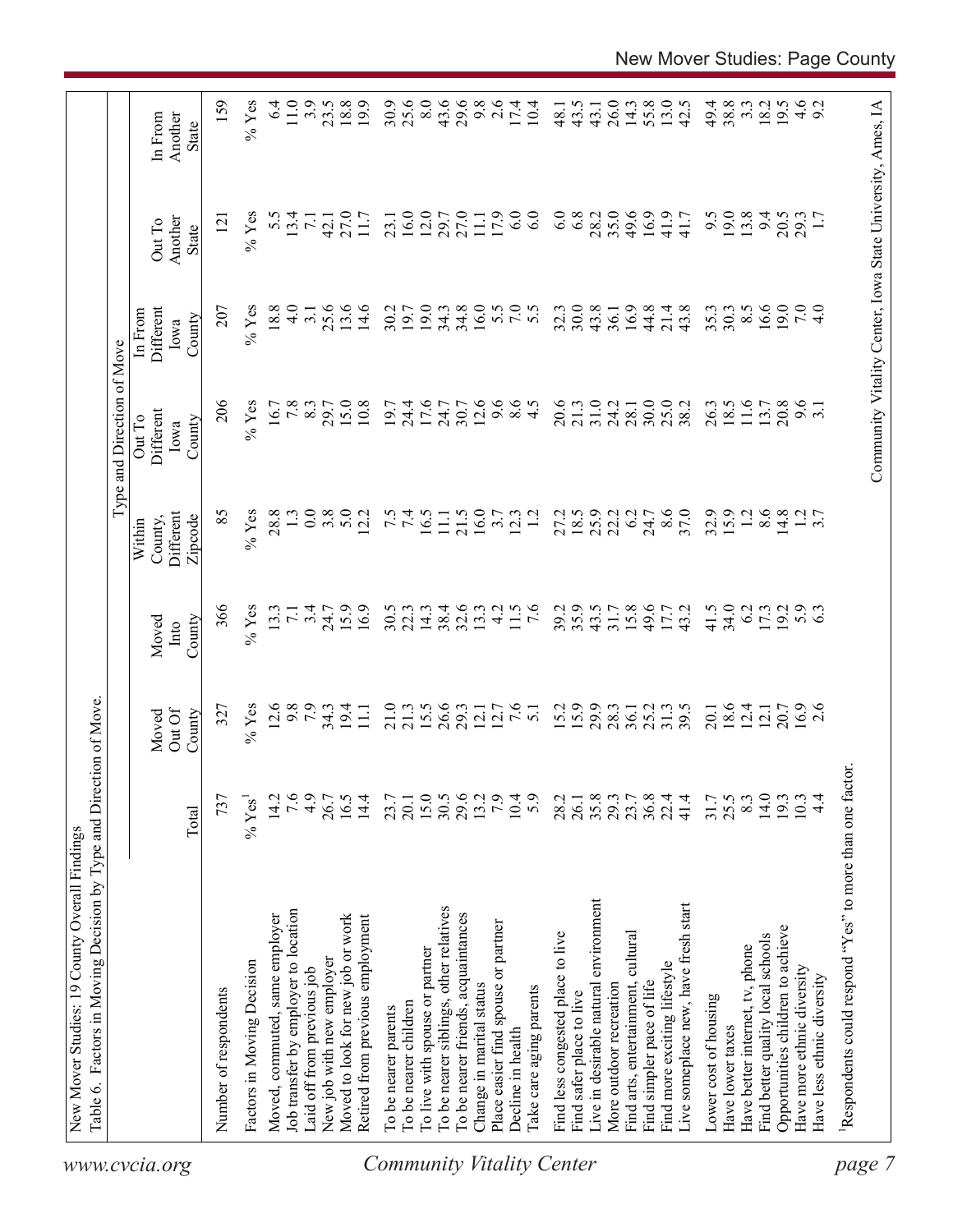| page 8                           | Table 7. Lived in Area Previously, Sources of Information, Ease of Finding Housing, and Household Income by Type and Direction of Move |                  |                           |                         |                                           | Type and Direction of Move                                 |                                        |                                   |                             |
|----------------------------------|----------------------------------------------------------------------------------------------------------------------------------------|------------------|---------------------------|-------------------------|-------------------------------------------|------------------------------------------------------------|----------------------------------------|-----------------------------------|-----------------------------|
|                                  |                                                                                                                                        | Total            | Out Of<br>County<br>Moved | County<br>Moved<br>Into | Different<br>Zipcode<br>County,<br>Within | Different<br>Out To<br>County<br>Iowa                      | Different<br>In From<br>County<br>Iowa | Another<br>Out To<br><b>State</b> | Another<br>In From<br>State |
|                                  | Number of respondents                                                                                                                  | 737              | 327                       | 366                     | 85                                        | 206                                                        | 207                                    | $\overline{2}$                    | 159                         |
|                                  | Previously had lived:                                                                                                                  | $%$ Yes          | $%$ Yes                   | $%$ Yes                 | $\%$ Yes                                  | $%$ Yes                                                    | $\%$ Yes                               | $\%$ Yes                          | $\%$ Yes                    |
|                                  | In current state                                                                                                                       | 77.2             | 73.9                      | 77.6                    | 97.5                                      | 95.5                                                       | 96.9                                   | 36.8                              | 53.5                        |
|                                  | In current county                                                                                                                      | 38.6             | 28.3                      | 34.3                    | 100.0                                     | 33.9                                                       | 36.5                                   | 31.5                              | 33.9                        |
|                                  | In or near current city/town                                                                                                           | 34.2             | 28.5                      | 32.3                    | 69.9                                      | 34.0                                                       | 35.6                                   | 18.7                              | 27.9                        |
|                                  | Used source of information for move                                                                                                    | $% \text{Yes}^1$ | $%$ Yes                   | $%$ Yes                 | $%$ Yes                                   | $%$ Yes                                                    | $%$ Yes                                | $%$ Yes                           | $%$ Yes                     |
|                                  | Internet                                                                                                                               | 31.2             | 35.2                      | 30.3                    | 14.1                                      | 26.7                                                       | 24.6                                   | 49.6                              | 37.7                        |
|                                  | TV, magazines, newspapers                                                                                                              | 22.3             | 24.8                      | 20.5                    | 20.0                                      | 22.8                                                       | 22.7                                   | 28.1                              | 17.6                        |
|                                  | Current community resident                                                                                                             | 22.0             | 21.4                      | 23.0                    | 18.8                                      | 19.4                                                       | 20.8                                   | 24.8                              | 25.8                        |
|                                  | Employer or co-workers                                                                                                                 | 23.6             | 26.3                      | 23.5                    | 16.5                                      | 25.2                                                       | 24.2                                   | 28.1                              | 22.6                        |
|                                  | Friends and acquaintances                                                                                                              |                  | 39.4                      | 35.0                    | 34.1                                      | 36.4                                                       | 38.6                                   | 44.6                              | 30.2                        |
|                                  | Family                                                                                                                                 | 41.2             | 37.0                      | 44.0                    | 42.4                                      | 37.4                                                       | 41.5                                   | 36.4                              | 47.2                        |
|                                  | Travel or vacation to new location                                                                                                     | 14.2             | 15.6                      | 15.8                    | $\overline{c}$                            | 10.2                                                       | 12.6                                   | 24.8                              | 20.1                        |
|                                  | Attended school or college there                                                                                                       | 6.9              | 7.0                       | 63                      | $\overline{7.1}$                          | $7\cdot$                                                   | 3.9                                    | $\frac{8}{3}$                     | 9.4                         |
| <b>Community Vitality Center</b> | Ease of finding housing at new location                                                                                                | $\%$             | $\%$                      | $\%$                    | $\%$                                      | $\%$                                                       | $\%$                                   | ℅                                 | $\%$                        |
|                                  | Very difficult (1)                                                                                                                     | 8.8              | 5.9                       | 2.2                     | 9.4                                       | 7.8                                                        | 9.3                                    | 2.5                               | 16.0                        |
|                                  | Somewhat difficult (2)                                                                                                                 | 20.6             | 24.2                      | 18.1                    | 18.8                                      | 23.0                                                       | 18.6                                   | 26.3                              | 17.3                        |
|                                  | Neither difficult or easy (3)                                                                                                          | 16.5             | 15.2                      | 15.3                    | 21.2                                      | 14.7                                                       | 17.2                                   | 16.1                              | 12.8                        |
|                                  | Somewhat easy (4)<br>Very easy $(5)$                                                                                                   | 22.4<br>31.6     | 22.7<br>32.0              | 31.4<br>23.1            | 20.0<br>30.6                              | 30.9<br>23.5                                               | 31.4<br>23.5                           | 33.9<br>21.2                      | 31.4<br>22.4                |
|                                  | $-5$<br>Average rating finding housing (1                                                                                              | 3.47             | 3.51                      | 3.43                    | 3.44                                      | 3.47                                                       | 3.49                                   | 3.58                              | 3.36                        |
|                                  | Household income for 2004                                                                                                              | $\%$             | $\%$                      | $\%$                    | $\%$                                      | $\%$                                                       | $\%$                                   | $\%$                              | $\%$                        |
|                                  | Less than $$20,000$ (1)                                                                                                                | 17.3             | 16.0                      | 18.8                    | 19.0                                      | $18.0\,$                                                   | 18.4                                   | 12.6                              | 19.4                        |
|                                  | $$20,000 - $34,999$ (2)                                                                                                                | 23.0             |                           | 23.3                    | 26.6                                      | 25.0                                                       | 24.3                                   | 16.0                              | 21.9                        |
|                                  | $$35,000 - $49,999(3)$                                                                                                                 | $18.2$<br>$18.5$ | 21.6<br>18.2              | 17.7                    | 22.8                                      | 18.0                                                       | 20.4                                   | 18.5                              | 14.2                        |
|                                  | $$50,000 - $69,999 (4)$                                                                                                                |                  | 18.2                      | 19.1                    | 15.2                                      | 18.0                                                       | 21.4                                   | 18.5                              | 16.1                        |
|                                  | $$70,000 - $99,999(5)$                                                                                                                 | 12.4             | 13.8                      | 11.9                    | 8.9                                       | 12.5                                                       | 12.6                                   | 16.0                              | 11.0                        |
|                                  | $$100,000 - $149,999(6)$                                                                                                               | 7.7              | 8.5                       | 72                      | 3.8                                       | 6.5                                                        | $\frac{1.5}{2}$                        | 11.8                              | 14.8                        |
|                                  | \$150,000 or more (7)                                                                                                                  | 2.9              | $3.\overline{8}$          | $\ddot{1}$ .            | $3.\overline{8}$                          | 2.0                                                        |                                        | 6.7                               | 2.6                         |
|                                  | Average income category $(1 - 7)$                                                                                                      | 3.20             | 3.33                      | 3.11                    | 2.95                                      | 3.10                                                       | 2.96                                   | 3.71                              | 3.32                        |
| www.cvcia.org                    | Respondents could respond "Yes" to more than one factor.                                                                               |                  |                           |                         |                                           |                                                            |                                        |                                   |                             |
|                                  |                                                                                                                                        |                  |                           |                         |                                           | Community Vitality Center, Iowa State University, Ames, IA |                                        |                                   |                             |
|                                  |                                                                                                                                        |                  |                           |                         |                                           |                                                            |                                        |                                   |                             |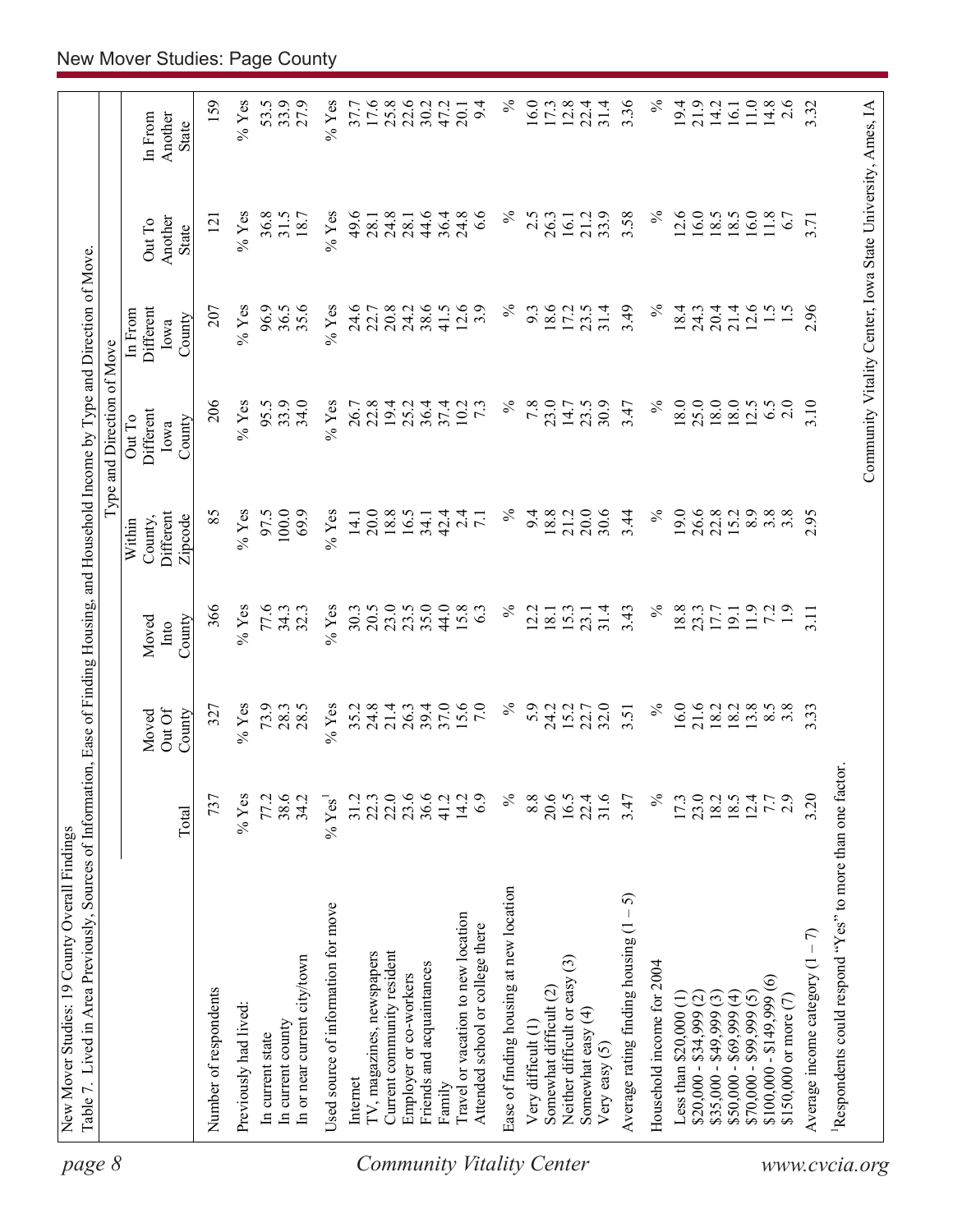| 159<br>3.66<br>$\%$<br>$\%$<br>$\%$<br>21.8<br>17.9<br>$\%$<br>9.0<br>3.74<br>$4\frac{4}{1}$<br>4.09<br>17.9<br>35.2<br>12.2<br>10.3<br>35.9<br>$\frac{4}{1}$<br>15.2<br>Community Vitality Center, Iowa State University, Ames, IA<br>35.3<br>10.7<br>15.7<br>5.7<br>32.7<br>32.7<br>29.7<br>46.2<br>$\overline{7.1}$<br>2.71<br>Another<br>In From<br>State<br>$\%$<br>$\%$<br>$\%$<br>6.8<br>8.5<br>28.0<br>$\%$<br>12.5<br>15.8<br>25.0<br>37.5<br>3.69<br>3.4<br>3.67<br>9.2<br>32.5<br>3.4<br>9.3<br>7.7<br>$4\degree$<br>4.17<br>$\overline{5.1}$<br>29.7<br>52.5<br>23.7<br>33.1<br>52.1<br>4.21<br>Another<br>$\overline{2}$<br>Out To<br>State<br>$\%$<br>$\%$<br>11.8<br>9.8<br>46.6<br>3.10<br>16.0<br>34.0<br>$\%$<br>6.9<br>7.4<br>6.9<br>2.9<br>4.9<br>6.8<br>35.4<br>50.0<br>207<br>11.8<br>$\%$<br>26.2<br>3.54<br>4.09<br>4.25<br>Different<br>11.7<br>51.7<br>27.1<br>20.1<br>12.1<br>In From<br>County<br>Iowa<br>206<br>$\%$<br>$\%$<br>$\%$<br>7.0<br>11.9<br>46.8<br>3.16<br>$\%$<br>3.38<br>9.8<br>73<br>24.9<br>48.8<br>3.94<br>2.0<br>$\ddot{4}$ .<br>26.9<br>7.5<br>17.6<br>27.3<br>26.3<br>9.3<br>8.3<br>38.2<br>46.6<br>4.23<br>12.7<br>16.1<br>Different<br>Out To<br>County<br>Iowa<br>$\%$<br>$\%$<br>5.9<br>57.6<br>$\%$<br>85<br>3.8<br>7.5<br>63.8<br>3.18<br>$\%$<br>3.5<br>4.28<br>Different<br>17.5<br>$\overline{7.5}$<br>9.4<br>11.8<br>15.3<br>3.67<br>4.7<br>28.2<br>1.2<br>9.4<br>29.4<br>29.4<br>52.9<br>4.24<br>34.1<br>$\overline{7}$ .<br>County,<br>Zipcode<br>Within<br>15.9<br>9.0<br>3.59<br>$\%$<br>$\%$<br>3.6<br>366<br>$\%$<br>$\%$<br>29.0<br>34.5<br>7.8<br>8.4<br>44.8<br>3.94<br>$10.4\,$<br>33.0<br>2.93<br>11.5<br>6.6<br>29.5<br>4.18<br>13.3<br>192<br>6.7<br>4.7<br>48.4<br>16.1<br>41.7<br>County<br>Moved<br>Into<br>6.9<br>15.0<br>16.9<br>26.5<br>$\%$<br>7.8<br>27.6<br>50.0<br>$\%$<br>$\%$<br>29.2<br>3.35<br>$\%$<br>14.8<br>30.5<br>3.50<br>8.7<br>48.8<br>10.7<br>38.2<br>11.4<br>$\frac{4.3}{8.7}$<br>4.22<br>327<br>4.03<br>3.1<br>35.1<br>Out Of<br>County<br>Moved<br>$\%$<br>29.0<br>$\%$<br>6.6<br>$\%$<br>4.20<br>737<br>℅<br>41.9<br>32.5<br>7.6<br>4.03<br>9.7<br>48.9<br>11.0<br>$11.8$<br>3.13<br>11.2<br>$14.7$<br>12.7<br>3.57<br>29.4<br>48.3<br>3.2<br>33.2<br>$\overline{5.1}$<br>12.1<br>23.1<br>$\overline{8.1}$<br>Total<br>Current location income compared with<br>Average satisfaction previous $(1 - 5)$<br>Average rating do move over $(1 - 5)$<br>5<br>Neither dissatisfied or satisfied (3)<br>Neither dissatisfied or satisfied (3)<br>Average satisfaction current $(1 - 5)$<br>Satisfaction with previous location<br>Satisfaction with current location<br>Significantly higher income (5)<br>Significantly lower income (1)<br>Average comparison income (1<br>Somewhat higher income (4)<br>Somewhat lower income (2)<br>Would do move over again<br>Somewhat dissatisfied (2)<br>Somewhat dissatisfied (2)<br>previous location income<br>About same income (3)<br>Somewhat satisfied (4)<br>Somewhat satisfied (4)<br>Number of respondents<br>Very dissatisfied (1<br>Very dissatisfied (1<br>Very satisfied (5)<br>Very satisfied (5)<br>Definitely yes (5)<br>Definitely not (1)<br>Probably yes (4)<br>Probably not (2)<br>Undecided (3)<br>www.cvcia.org | Table 8. Income Comparison Between Locations, | Satisfa |  | action with Previous and Current Locations, and Doing Move Over Again by Type and Direction of Move<br>Type and Direction of Move |  |  |
|----------------------------------------------------------------------------------------------------------------------------------------------------------------------------------------------------------------------------------------------------------------------------------------------------------------------------------------------------------------------------------------------------------------------------------------------------------------------------------------------------------------------------------------------------------------------------------------------------------------------------------------------------------------------------------------------------------------------------------------------------------------------------------------------------------------------------------------------------------------------------------------------------------------------------------------------------------------------------------------------------------------------------------------------------------------------------------------------------------------------------------------------------------------------------------------------------------------------------------------------------------------------------------------------------------------------------------------------------------------------------------------------------------------------------------------------------------------------------------------------------------------------------------------------------------------------------------------------------------------------------------------------------------------------------------------------------------------------------------------------------------------------------------------------------------------------------------------------------------------------------------------------------------------------------------------------------------------------------------------------------------------------------------------------------------------------------------------------------------------------------------------------------------------------------------------------------------------------------------------------------------------------------------------------------------------------------------------------------------------------------------------------------------------------------------------------------------------------------------------------------------------------------------------------------------------------------------------------------------------------------------------------------------------------------------------------------------------------------------------------------------------------------------------------------------------------------------------------------------------------------------------------------------------------------------------------------------------------------------------------------------------------------------------------------------------------------------------------------------------------------------------------------------------------------------------------------------------------------------------------------------------------------|-----------------------------------------------|---------|--|-----------------------------------------------------------------------------------------------------------------------------------|--|--|
|                                                                                                                                                                                                                                                                                                                                                                                                                                                                                                                                                                                                                                                                                                                                                                                                                                                                                                                                                                                                                                                                                                                                                                                                                                                                                                                                                                                                                                                                                                                                                                                                                                                                                                                                                                                                                                                                                                                                                                                                                                                                                                                                                                                                                                                                                                                                                                                                                                                                                                                                                                                                                                                                                                                                                                                                                                                                                                                                                                                                                                                                                                                                                                                                                                                                            |                                               |         |  |                                                                                                                                   |  |  |
|                                                                                                                                                                                                                                                                                                                                                                                                                                                                                                                                                                                                                                                                                                                                                                                                                                                                                                                                                                                                                                                                                                                                                                                                                                                                                                                                                                                                                                                                                                                                                                                                                                                                                                                                                                                                                                                                                                                                                                                                                                                                                                                                                                                                                                                                                                                                                                                                                                                                                                                                                                                                                                                                                                                                                                                                                                                                                                                                                                                                                                                                                                                                                                                                                                                                            |                                               |         |  |                                                                                                                                   |  |  |
| page 9<br><b>Community Vitality Center</b>                                                                                                                                                                                                                                                                                                                                                                                                                                                                                                                                                                                                                                                                                                                                                                                                                                                                                                                                                                                                                                                                                                                                                                                                                                                                                                                                                                                                                                                                                                                                                                                                                                                                                                                                                                                                                                                                                                                                                                                                                                                                                                                                                                                                                                                                                                                                                                                                                                                                                                                                                                                                                                                                                                                                                                                                                                                                                                                                                                                                                                                                                                                                                                                                                                 |                                               |         |  |                                                                                                                                   |  |  |
|                                                                                                                                                                                                                                                                                                                                                                                                                                                                                                                                                                                                                                                                                                                                                                                                                                                                                                                                                                                                                                                                                                                                                                                                                                                                                                                                                                                                                                                                                                                                                                                                                                                                                                                                                                                                                                                                                                                                                                                                                                                                                                                                                                                                                                                                                                                                                                                                                                                                                                                                                                                                                                                                                                                                                                                                                                                                                                                                                                                                                                                                                                                                                                                                                                                                            |                                               |         |  |                                                                                                                                   |  |  |
|                                                                                                                                                                                                                                                                                                                                                                                                                                                                                                                                                                                                                                                                                                                                                                                                                                                                                                                                                                                                                                                                                                                                                                                                                                                                                                                                                                                                                                                                                                                                                                                                                                                                                                                                                                                                                                                                                                                                                                                                                                                                                                                                                                                                                                                                                                                                                                                                                                                                                                                                                                                                                                                                                                                                                                                                                                                                                                                                                                                                                                                                                                                                                                                                                                                                            |                                               |         |  |                                                                                                                                   |  |  |
|                                                                                                                                                                                                                                                                                                                                                                                                                                                                                                                                                                                                                                                                                                                                                                                                                                                                                                                                                                                                                                                                                                                                                                                                                                                                                                                                                                                                                                                                                                                                                                                                                                                                                                                                                                                                                                                                                                                                                                                                                                                                                                                                                                                                                                                                                                                                                                                                                                                                                                                                                                                                                                                                                                                                                                                                                                                                                                                                                                                                                                                                                                                                                                                                                                                                            |                                               |         |  |                                                                                                                                   |  |  |
|                                                                                                                                                                                                                                                                                                                                                                                                                                                                                                                                                                                                                                                                                                                                                                                                                                                                                                                                                                                                                                                                                                                                                                                                                                                                                                                                                                                                                                                                                                                                                                                                                                                                                                                                                                                                                                                                                                                                                                                                                                                                                                                                                                                                                                                                                                                                                                                                                                                                                                                                                                                                                                                                                                                                                                                                                                                                                                                                                                                                                                                                                                                                                                                                                                                                            |                                               |         |  |                                                                                                                                   |  |  |
|                                                                                                                                                                                                                                                                                                                                                                                                                                                                                                                                                                                                                                                                                                                                                                                                                                                                                                                                                                                                                                                                                                                                                                                                                                                                                                                                                                                                                                                                                                                                                                                                                                                                                                                                                                                                                                                                                                                                                                                                                                                                                                                                                                                                                                                                                                                                                                                                                                                                                                                                                                                                                                                                                                                                                                                                                                                                                                                                                                                                                                                                                                                                                                                                                                                                            |                                               |         |  |                                                                                                                                   |  |  |
|                                                                                                                                                                                                                                                                                                                                                                                                                                                                                                                                                                                                                                                                                                                                                                                                                                                                                                                                                                                                                                                                                                                                                                                                                                                                                                                                                                                                                                                                                                                                                                                                                                                                                                                                                                                                                                                                                                                                                                                                                                                                                                                                                                                                                                                                                                                                                                                                                                                                                                                                                                                                                                                                                                                                                                                                                                                                                                                                                                                                                                                                                                                                                                                                                                                                            |                                               |         |  |                                                                                                                                   |  |  |
|                                                                                                                                                                                                                                                                                                                                                                                                                                                                                                                                                                                                                                                                                                                                                                                                                                                                                                                                                                                                                                                                                                                                                                                                                                                                                                                                                                                                                                                                                                                                                                                                                                                                                                                                                                                                                                                                                                                                                                                                                                                                                                                                                                                                                                                                                                                                                                                                                                                                                                                                                                                                                                                                                                                                                                                                                                                                                                                                                                                                                                                                                                                                                                                                                                                                            |                                               |         |  |                                                                                                                                   |  |  |
|                                                                                                                                                                                                                                                                                                                                                                                                                                                                                                                                                                                                                                                                                                                                                                                                                                                                                                                                                                                                                                                                                                                                                                                                                                                                                                                                                                                                                                                                                                                                                                                                                                                                                                                                                                                                                                                                                                                                                                                                                                                                                                                                                                                                                                                                                                                                                                                                                                                                                                                                                                                                                                                                                                                                                                                                                                                                                                                                                                                                                                                                                                                                                                                                                                                                            |                                               |         |  |                                                                                                                                   |  |  |
|                                                                                                                                                                                                                                                                                                                                                                                                                                                                                                                                                                                                                                                                                                                                                                                                                                                                                                                                                                                                                                                                                                                                                                                                                                                                                                                                                                                                                                                                                                                                                                                                                                                                                                                                                                                                                                                                                                                                                                                                                                                                                                                                                                                                                                                                                                                                                                                                                                                                                                                                                                                                                                                                                                                                                                                                                                                                                                                                                                                                                                                                                                                                                                                                                                                                            |                                               |         |  |                                                                                                                                   |  |  |
|                                                                                                                                                                                                                                                                                                                                                                                                                                                                                                                                                                                                                                                                                                                                                                                                                                                                                                                                                                                                                                                                                                                                                                                                                                                                                                                                                                                                                                                                                                                                                                                                                                                                                                                                                                                                                                                                                                                                                                                                                                                                                                                                                                                                                                                                                                                                                                                                                                                                                                                                                                                                                                                                                                                                                                                                                                                                                                                                                                                                                                                                                                                                                                                                                                                                            |                                               |         |  |                                                                                                                                   |  |  |
|                                                                                                                                                                                                                                                                                                                                                                                                                                                                                                                                                                                                                                                                                                                                                                                                                                                                                                                                                                                                                                                                                                                                                                                                                                                                                                                                                                                                                                                                                                                                                                                                                                                                                                                                                                                                                                                                                                                                                                                                                                                                                                                                                                                                                                                                                                                                                                                                                                                                                                                                                                                                                                                                                                                                                                                                                                                                                                                                                                                                                                                                                                                                                                                                                                                                            |                                               |         |  |                                                                                                                                   |  |  |
|                                                                                                                                                                                                                                                                                                                                                                                                                                                                                                                                                                                                                                                                                                                                                                                                                                                                                                                                                                                                                                                                                                                                                                                                                                                                                                                                                                                                                                                                                                                                                                                                                                                                                                                                                                                                                                                                                                                                                                                                                                                                                                                                                                                                                                                                                                                                                                                                                                                                                                                                                                                                                                                                                                                                                                                                                                                                                                                                                                                                                                                                                                                                                                                                                                                                            |                                               |         |  |                                                                                                                                   |  |  |
|                                                                                                                                                                                                                                                                                                                                                                                                                                                                                                                                                                                                                                                                                                                                                                                                                                                                                                                                                                                                                                                                                                                                                                                                                                                                                                                                                                                                                                                                                                                                                                                                                                                                                                                                                                                                                                                                                                                                                                                                                                                                                                                                                                                                                                                                                                                                                                                                                                                                                                                                                                                                                                                                                                                                                                                                                                                                                                                                                                                                                                                                                                                                                                                                                                                                            |                                               |         |  |                                                                                                                                   |  |  |
|                                                                                                                                                                                                                                                                                                                                                                                                                                                                                                                                                                                                                                                                                                                                                                                                                                                                                                                                                                                                                                                                                                                                                                                                                                                                                                                                                                                                                                                                                                                                                                                                                                                                                                                                                                                                                                                                                                                                                                                                                                                                                                                                                                                                                                                                                                                                                                                                                                                                                                                                                                                                                                                                                                                                                                                                                                                                                                                                                                                                                                                                                                                                                                                                                                                                            |                                               |         |  |                                                                                                                                   |  |  |
|                                                                                                                                                                                                                                                                                                                                                                                                                                                                                                                                                                                                                                                                                                                                                                                                                                                                                                                                                                                                                                                                                                                                                                                                                                                                                                                                                                                                                                                                                                                                                                                                                                                                                                                                                                                                                                                                                                                                                                                                                                                                                                                                                                                                                                                                                                                                                                                                                                                                                                                                                                                                                                                                                                                                                                                                                                                                                                                                                                                                                                                                                                                                                                                                                                                                            |                                               |         |  |                                                                                                                                   |  |  |
|                                                                                                                                                                                                                                                                                                                                                                                                                                                                                                                                                                                                                                                                                                                                                                                                                                                                                                                                                                                                                                                                                                                                                                                                                                                                                                                                                                                                                                                                                                                                                                                                                                                                                                                                                                                                                                                                                                                                                                                                                                                                                                                                                                                                                                                                                                                                                                                                                                                                                                                                                                                                                                                                                                                                                                                                                                                                                                                                                                                                                                                                                                                                                                                                                                                                            |                                               |         |  |                                                                                                                                   |  |  |
|                                                                                                                                                                                                                                                                                                                                                                                                                                                                                                                                                                                                                                                                                                                                                                                                                                                                                                                                                                                                                                                                                                                                                                                                                                                                                                                                                                                                                                                                                                                                                                                                                                                                                                                                                                                                                                                                                                                                                                                                                                                                                                                                                                                                                                                                                                                                                                                                                                                                                                                                                                                                                                                                                                                                                                                                                                                                                                                                                                                                                                                                                                                                                                                                                                                                            |                                               |         |  |                                                                                                                                   |  |  |
|                                                                                                                                                                                                                                                                                                                                                                                                                                                                                                                                                                                                                                                                                                                                                                                                                                                                                                                                                                                                                                                                                                                                                                                                                                                                                                                                                                                                                                                                                                                                                                                                                                                                                                                                                                                                                                                                                                                                                                                                                                                                                                                                                                                                                                                                                                                                                                                                                                                                                                                                                                                                                                                                                                                                                                                                                                                                                                                                                                                                                                                                                                                                                                                                                                                                            |                                               |         |  |                                                                                                                                   |  |  |
|                                                                                                                                                                                                                                                                                                                                                                                                                                                                                                                                                                                                                                                                                                                                                                                                                                                                                                                                                                                                                                                                                                                                                                                                                                                                                                                                                                                                                                                                                                                                                                                                                                                                                                                                                                                                                                                                                                                                                                                                                                                                                                                                                                                                                                                                                                                                                                                                                                                                                                                                                                                                                                                                                                                                                                                                                                                                                                                                                                                                                                                                                                                                                                                                                                                                            |                                               |         |  |                                                                                                                                   |  |  |
|                                                                                                                                                                                                                                                                                                                                                                                                                                                                                                                                                                                                                                                                                                                                                                                                                                                                                                                                                                                                                                                                                                                                                                                                                                                                                                                                                                                                                                                                                                                                                                                                                                                                                                                                                                                                                                                                                                                                                                                                                                                                                                                                                                                                                                                                                                                                                                                                                                                                                                                                                                                                                                                                                                                                                                                                                                                                                                                                                                                                                                                                                                                                                                                                                                                                            |                                               |         |  |                                                                                                                                   |  |  |
|                                                                                                                                                                                                                                                                                                                                                                                                                                                                                                                                                                                                                                                                                                                                                                                                                                                                                                                                                                                                                                                                                                                                                                                                                                                                                                                                                                                                                                                                                                                                                                                                                                                                                                                                                                                                                                                                                                                                                                                                                                                                                                                                                                                                                                                                                                                                                                                                                                                                                                                                                                                                                                                                                                                                                                                                                                                                                                                                                                                                                                                                                                                                                                                                                                                                            |                                               |         |  |                                                                                                                                   |  |  |
|                                                                                                                                                                                                                                                                                                                                                                                                                                                                                                                                                                                                                                                                                                                                                                                                                                                                                                                                                                                                                                                                                                                                                                                                                                                                                                                                                                                                                                                                                                                                                                                                                                                                                                                                                                                                                                                                                                                                                                                                                                                                                                                                                                                                                                                                                                                                                                                                                                                                                                                                                                                                                                                                                                                                                                                                                                                                                                                                                                                                                                                                                                                                                                                                                                                                            |                                               |         |  |                                                                                                                                   |  |  |
|                                                                                                                                                                                                                                                                                                                                                                                                                                                                                                                                                                                                                                                                                                                                                                                                                                                                                                                                                                                                                                                                                                                                                                                                                                                                                                                                                                                                                                                                                                                                                                                                                                                                                                                                                                                                                                                                                                                                                                                                                                                                                                                                                                                                                                                                                                                                                                                                                                                                                                                                                                                                                                                                                                                                                                                                                                                                                                                                                                                                                                                                                                                                                                                                                                                                            |                                               |         |  |                                                                                                                                   |  |  |
|                                                                                                                                                                                                                                                                                                                                                                                                                                                                                                                                                                                                                                                                                                                                                                                                                                                                                                                                                                                                                                                                                                                                                                                                                                                                                                                                                                                                                                                                                                                                                                                                                                                                                                                                                                                                                                                                                                                                                                                                                                                                                                                                                                                                                                                                                                                                                                                                                                                                                                                                                                                                                                                                                                                                                                                                                                                                                                                                                                                                                                                                                                                                                                                                                                                                            |                                               |         |  |                                                                                                                                   |  |  |
|                                                                                                                                                                                                                                                                                                                                                                                                                                                                                                                                                                                                                                                                                                                                                                                                                                                                                                                                                                                                                                                                                                                                                                                                                                                                                                                                                                                                                                                                                                                                                                                                                                                                                                                                                                                                                                                                                                                                                                                                                                                                                                                                                                                                                                                                                                                                                                                                                                                                                                                                                                                                                                                                                                                                                                                                                                                                                                                                                                                                                                                                                                                                                                                                                                                                            |                                               |         |  |                                                                                                                                   |  |  |
|                                                                                                                                                                                                                                                                                                                                                                                                                                                                                                                                                                                                                                                                                                                                                                                                                                                                                                                                                                                                                                                                                                                                                                                                                                                                                                                                                                                                                                                                                                                                                                                                                                                                                                                                                                                                                                                                                                                                                                                                                                                                                                                                                                                                                                                                                                                                                                                                                                                                                                                                                                                                                                                                                                                                                                                                                                                                                                                                                                                                                                                                                                                                                                                                                                                                            |                                               |         |  |                                                                                                                                   |  |  |
|                                                                                                                                                                                                                                                                                                                                                                                                                                                                                                                                                                                                                                                                                                                                                                                                                                                                                                                                                                                                                                                                                                                                                                                                                                                                                                                                                                                                                                                                                                                                                                                                                                                                                                                                                                                                                                                                                                                                                                                                                                                                                                                                                                                                                                                                                                                                                                                                                                                                                                                                                                                                                                                                                                                                                                                                                                                                                                                                                                                                                                                                                                                                                                                                                                                                            |                                               |         |  |                                                                                                                                   |  |  |
|                                                                                                                                                                                                                                                                                                                                                                                                                                                                                                                                                                                                                                                                                                                                                                                                                                                                                                                                                                                                                                                                                                                                                                                                                                                                                                                                                                                                                                                                                                                                                                                                                                                                                                                                                                                                                                                                                                                                                                                                                                                                                                                                                                                                                                                                                                                                                                                                                                                                                                                                                                                                                                                                                                                                                                                                                                                                                                                                                                                                                                                                                                                                                                                                                                                                            |                                               |         |  |                                                                                                                                   |  |  |